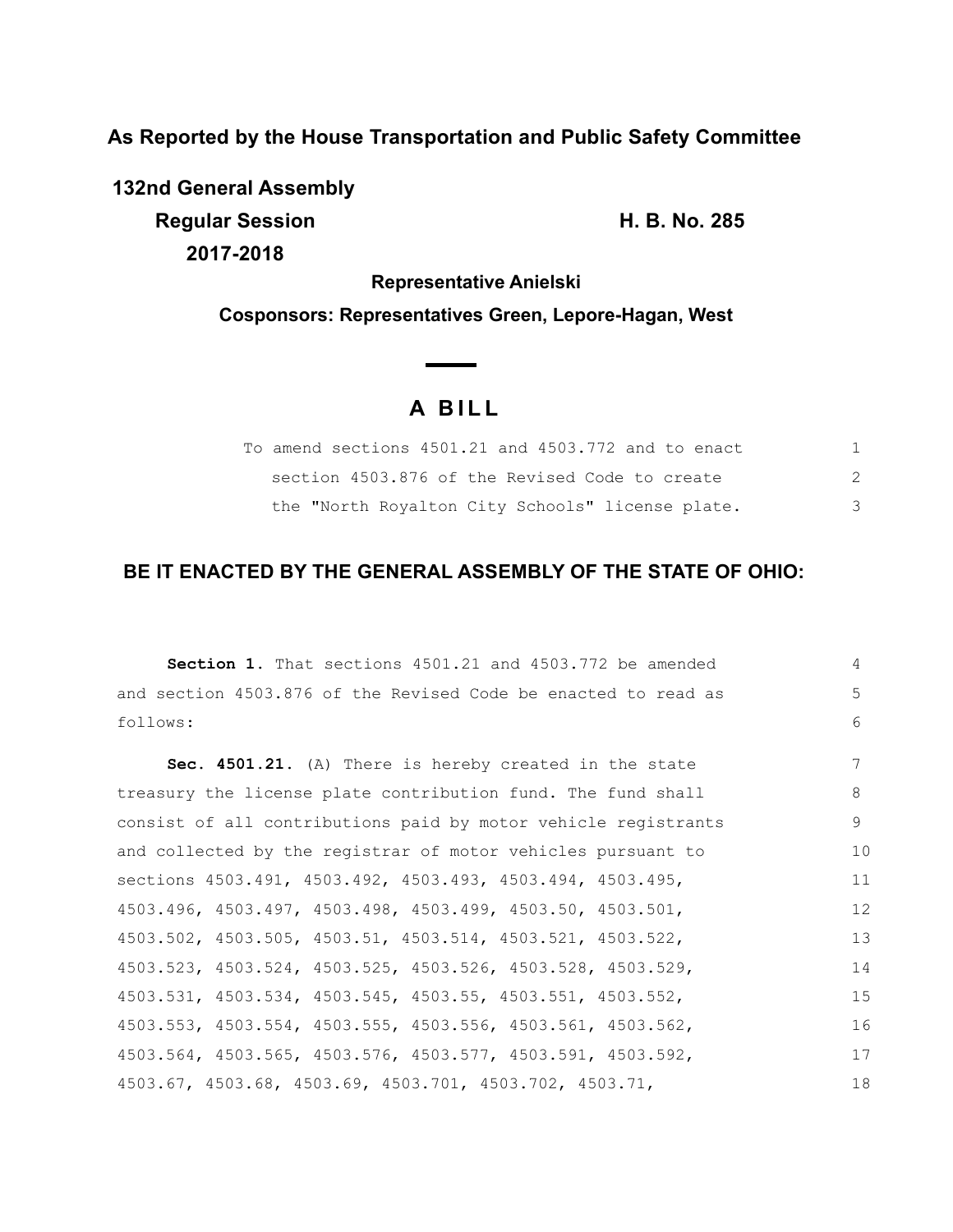#### **H. B. No. 285 Page 2 As Reported by the House Transportation and Public Safety Committee**

4503.711, 4503.712, 4503.713, 4503.715, 4503.72, 4503.722, 4503.73, 4503.732, 4503.733, 4503.74, 4503.75, 4503.751, 4503.752, 4503.763, 4503.85, 4503.86, 4503.87, 4503.871, 4503.874, 4503.876, 4503.877, 4503.89, 4503.90, 4503.901, 4503.902, 4503.903, 4503.904, 4503.92, 4503.94, 4503.97, and 4503.98 of the Revised Code. 19 20

(B) The registrar shall pay the contributions the registrar collects in the fund as follows: 25 26

The registrar shall pay the contributions received pursuant to section 4503.491 of the Revised Code to the breast cancer fund of Ohio, which shall use that money only to pay for programs that provide assistance and education to Ohio breast cancer patients and that improve access for such patients to quality health care and clinical trials and shall not use any of the money for abortion information, counseling, services, or other abortion-related activities.

The registrar shall pay the contributions the registrar receives pursuant to section 4503.492 of the Revised Code to the organization cancer support community central Ohio, which shall deposit the money into the Sheryl L. Kraner Fund of that organization. Cancer support community central Ohio shall expend the money it receives pursuant to this division only in the same manner and for the same purposes as that organization expends other money in that fund.

The registrar shall pay the contributions received pursuant to section 4503.493 of the Revised Code to the autism society of Ohio, which shall use the contributions for programs and autism awareness efforts throughout the state. 43 44 45 46

The registrar shall pay the contributions the registrar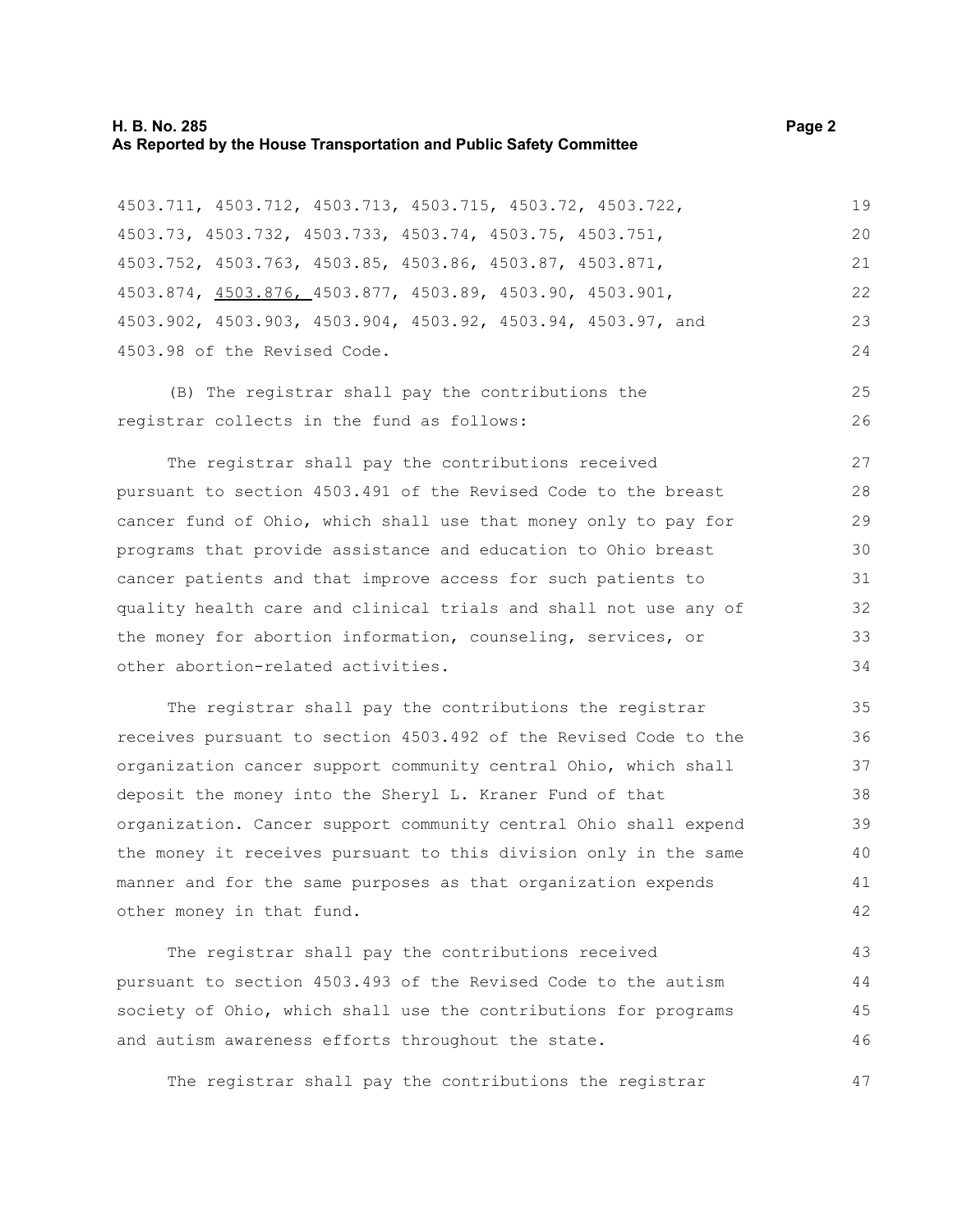#### **H. B. No. 285 Page 3 As Reported by the House Transportation and Public Safety Committee**

receives pursuant to section 4503.494 of the Revised Code to the national multiple sclerosis society for distribution in equal amounts to the northwestern Ohio, Ohio buckeye, and Ohio valley chapters of the national multiple sclerosis society. These chapters shall use the money they receive under this section to assist in paying the expenses they incur in providing services directly to their clients. 48 49 50 51 52 53 54

The registrar shall pay the contributions the registrar receives pursuant to section 4503.495 of the Revised Code to the national pancreatic cancer foundation, which shall use the money it receives under this section to assist those who suffer with pancreatic cancer and their families.

The registrar shall pay the contributions the registrar receives pursuant to section 4503.496 of the Revised Code to the Ohio sickle cell and health association, which shall use the contributions to help support educational, clinical, and social support services for adults who have sickle cell disease.

The registrar shall pay the contributions the registrar receives pursuant to section 4503.497 of the Revised Code to the St. Baldrick's foundation, which shall use the contributions for its research and other programs. 65 66 67 68

The registrar shall pay the contributions the registrar receives pursuant to section 4503.498 of the Revised Code to special olympics Ohio, inc., which shall use the contributions for its programs, charitable efforts, and other activities. 69 70 71 72

The registrar shall pay the contributions the registrar receives pursuant to section 4503.499 of the Revised Code to the children's glioma cancer foundation, which shall use the contributions for its research and other programs. 73 74 75 76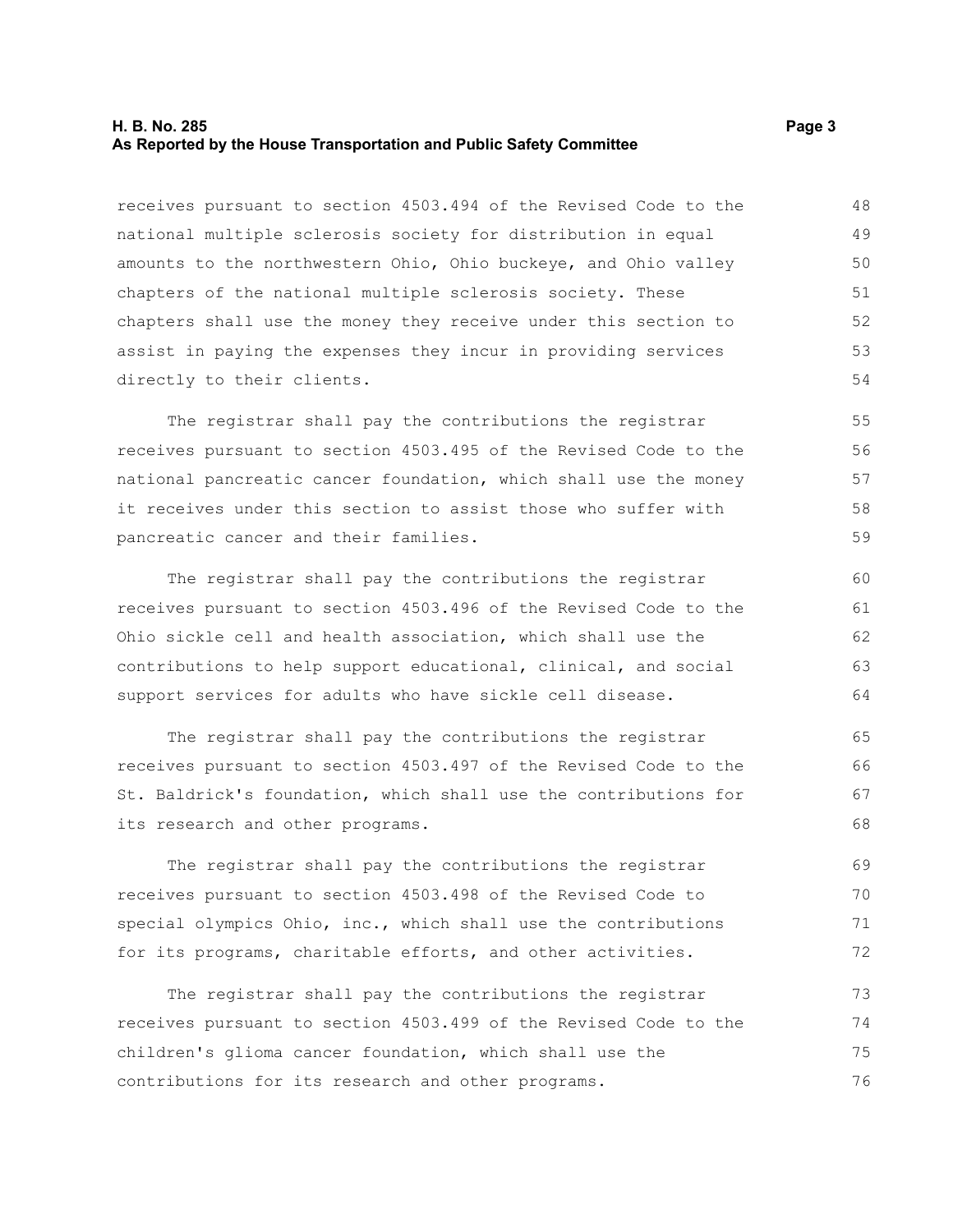#### **H. B. No. 285 Page 4 As Reported by the House Transportation and Public Safety Committee**

The registrar shall pay the contributions the registrar receives pursuant to section 4503.50 of the Revised Code to the future farmers of America foundation, which shall deposit the contributions into its general account to be used for educational and scholarship purposes of the future farmers of America foundation. 77 78 79 80 81 82

The registrar shall pay the contributions the registrar receives pursuant to section 4503.501 of the Revised Code to the 4-H youth development program of the Ohio state university extension program, which shall use those contributions to pay the expenses it incurs in conducting its educational activities. 83 84 85 86 87

The registrar shall pay the contributions received pursuant to section 4503.502 of the Revised Code to the Ohio cattlemen's foundation, which shall use those contributions for scholarships and other educational activities. 88 89 90 91

The registrar shall pay the contributions received pursuant to section 4503.505 of the Revised Code to the organization Ohio region phi theta kappa, which shall use those contributions for scholarships for students who are members of that organization. 92 93 94 95 96

The registrar shall pay each contribution the registrar receives pursuant to section 4503.51 of the Revised Code to the university or college whose name or marking or design appears on collegiate license plates that are issued to a person under that section. A university or college that receives contributions from the fund shall deposit the contributions into its general scholarship fund. 97 98 99 100 101 102 103

The registrar shall pay the contributions the registrar receives pursuant to section 4503.514 of the Revised Code to the 104 105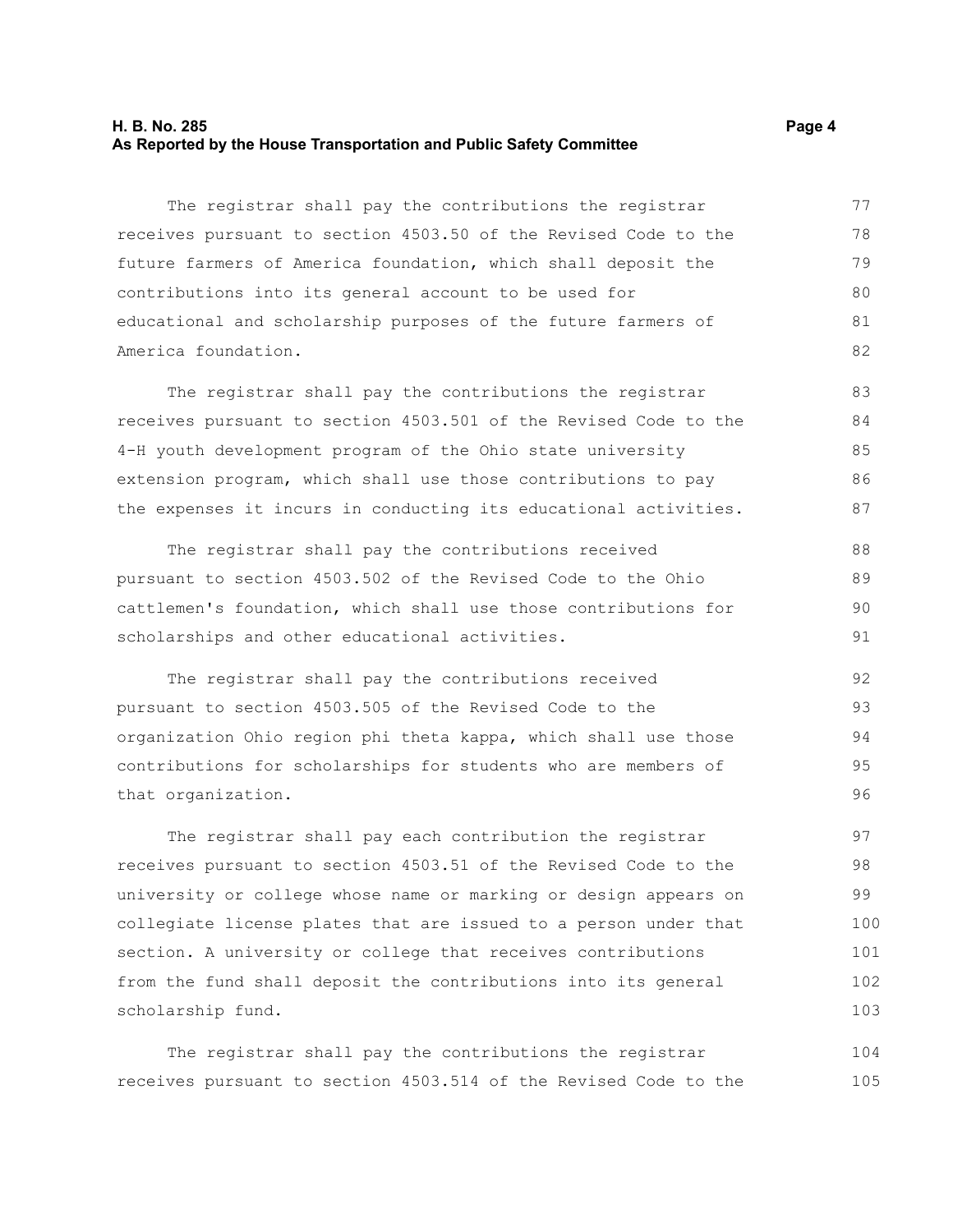#### **H. B. No. 285 Page 5 As Reported by the House Transportation and Public Safety Committee**

university of Notre Dame in South Bend, Indiana, for purposes of awarding grants or scholarships to residents of Ohio who attend the university. The university shall not use any of the funds it receives for purposes of administering the scholarship program. The registrar shall enter into appropriate agreements with the university of Notre Dame to effectuate the distribution of such funds as provided in this section. 106 107 108 109 110 111 112

The registrar shall pay the contributions the registrar receives pursuant to section 4503.521 of the Revised Code to the Ohio bicycle federation to assist that organization in paying for the educational programs it sponsors in support of Ohio cyclists of all ages. 113 114 115 116 117

The registrar shall pay the contributions the registrar receives pursuant to section 4503.522 of the Revised Code to the "friends of Perry's victory and international peace memorial, incorporated," a nonprofit corporation organized under the laws of this state, to assist that organization in paying the expenses it incurs in sponsoring or holding charitable, educational, and cultural events at the monument. 118 119 120 121 122 123 124

The registrar shall pay the contributions the registrar receives pursuant to section 4503.523 of the Revised Code to the fairport lights foundation, which shall use the money to pay for the restoration, maintenance, and preservation of the lighthouses of fairport harbor. 125 126 127 128 129

The registrar shall pay the contributions the registrar receives pursuant to section 4503.524 of the Revised Code to the Massillon tiger football booster club, which shall use the contributions only to promote and support the football team of Washington high school of the Massillon city school district. 130 131 132 133 134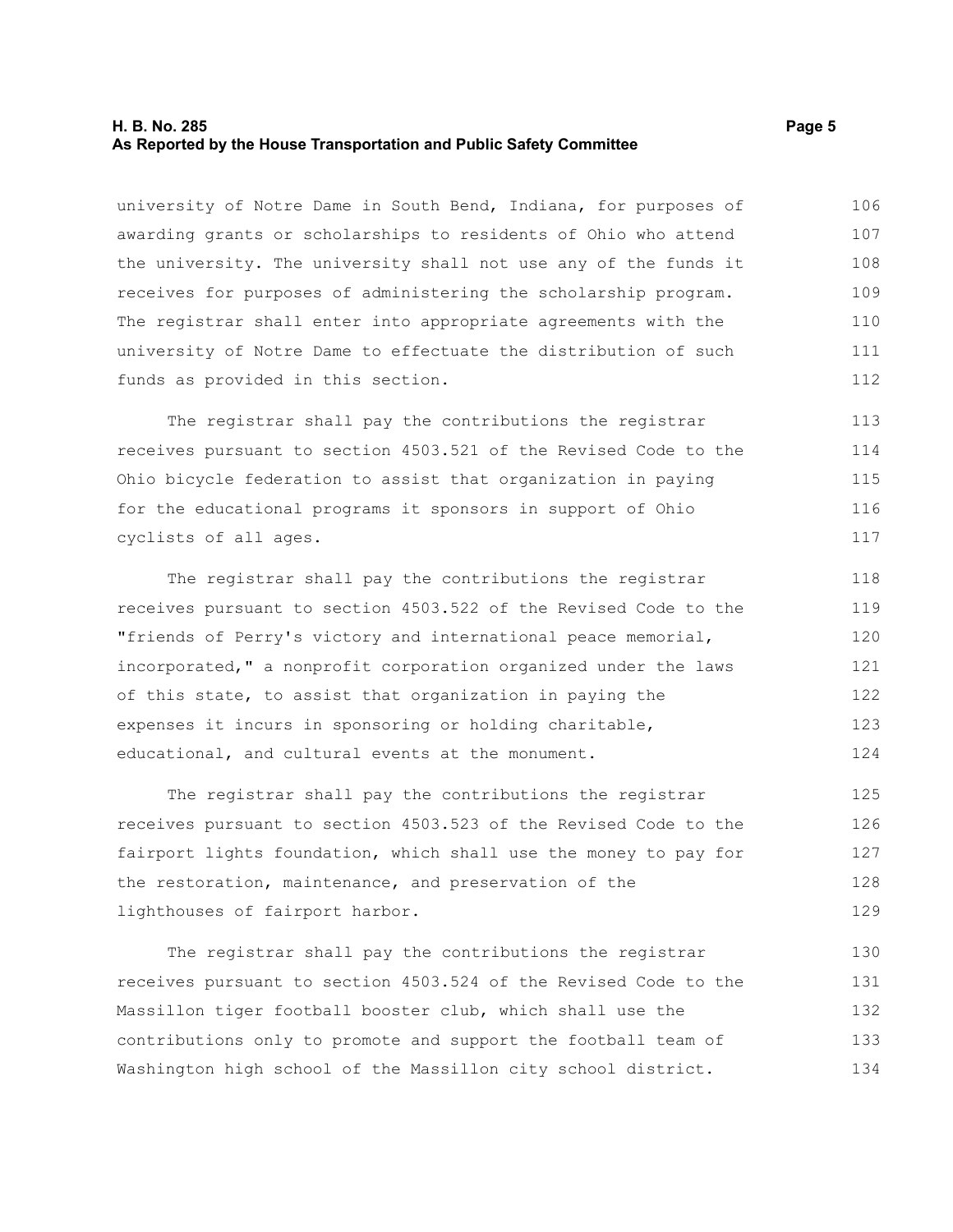#### **H. B. No. 285 Page 6 As Reported by the House Transportation and Public Safety Committee**

The registrar shall pay the contributions the registrar receives pursuant to section 4503.525 of the Revised Code to the United States power squadron districts seven, eleven, twentyfour, and twenty-nine in equal amounts. Each power squadron district shall use the money it receives under this section to pay for the educational boating programs each district holds or sponsors within this state. 135 136 137 138 139 140 141

The registrar shall pay the contributions the registrar receives pursuant to section 4503.526 of the Revised Code to the Ohio district Kiwanis foundation of the Ohio district of Kiwanis international, which shall use the money it receives under this section to pay the costs of its educational and humanitarian activities. 142 143 144 145 146 147

The registrar shall pay the contributions the registrar receives pursuant to section 4503.528 of the Revised Code to the Ohio association of child caring agencies, which shall use the money it receives under this section to pay the expenses it incurs in advancing its mission of sustainably improving the provision of services to children, young adults, and families in this state.

The registrar shall pay the contributions the registrar receives pursuant to section 4503.529 of the Revised Code to the Ohio nurses foundation. The foundation shall use the money it receives under this section to provide educational scholarships to assist individuals who aspire to join the nursing profession, to assist nurses in the nursing profession who seek to advance their education, and to support persons conducting nursing research concerning the evidence-based practice of nursing and the improvement of patient outcomes. 155 156 157 158 159 160 161 162 163

The registrar shall pay the contributions the registrar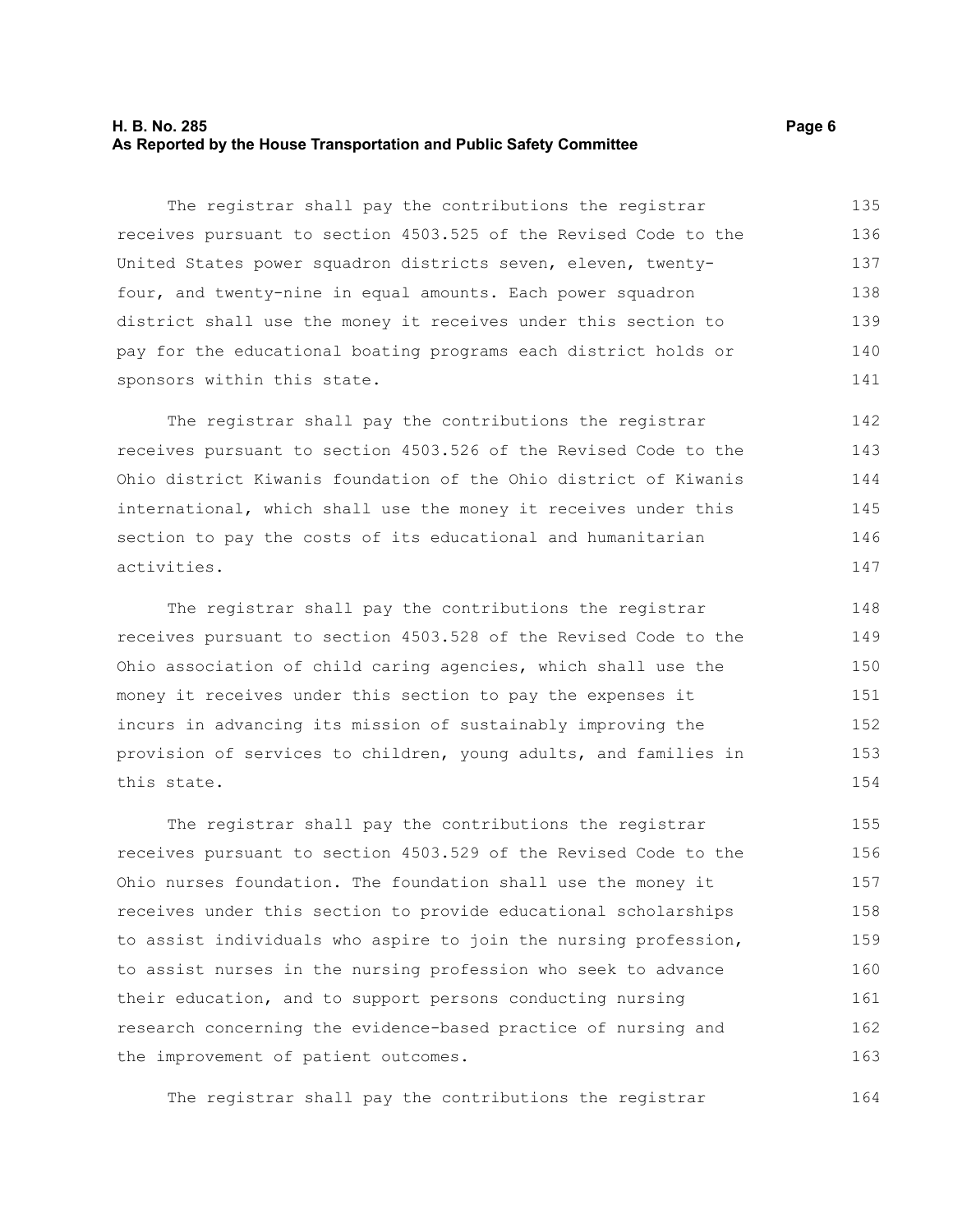#### **H. B. No. 285 Page 7 As Reported by the House Transportation and Public Safety Committee**

receives pursuant to section 4503.531 of the Revised Code to the thank you foundation, incorporated, a nonprofit corporation organized under the laws of this state, to assist that organization in paying for the charitable activities and programs it sponsors in support of United States military personnel, veterans, and their families. 165 166 167 168 169 170

The registrar shall pay the contributions the registrar receives pursuant to section 4503.534 of the Revised Code to the disabled American veterans department of Ohio, to be used for programs that serve disabled American veterans and their families. 171 172 173 174 175

The registrar shall pay the contributions the registrar receives pursuant to section 4503.55 of the Revised Code to the pro football hall of fame, which shall deposit the contributions into a special bank account that it establishes and which shall be separate and distinct from any other account the pro football hall of fame maintains, to be used exclusively for the purpose of promoting the pro football hall of fame as a travel destination. 176 177 178 179 180 181 182 183

The registrar shall pay the contributions that are paid to the registrar pursuant to section 4503.545 of the Revised Code to the national rifle association foundation, which shall use the money to pay the costs of the educational activities and programs the foundation holds or sponsors in this state. 184 185 186 187 188

The registrar shall pay to the Ohio pet fund the contributions the registrar receives pursuant to section 4503.551 of the Revised Code and any other money from any other source, including donations, gifts, and grants, that is designated by the source to be paid to the Ohio pet fund. The Ohio pet fund shall use the moneys it receives under this 189 190 191 192 193 194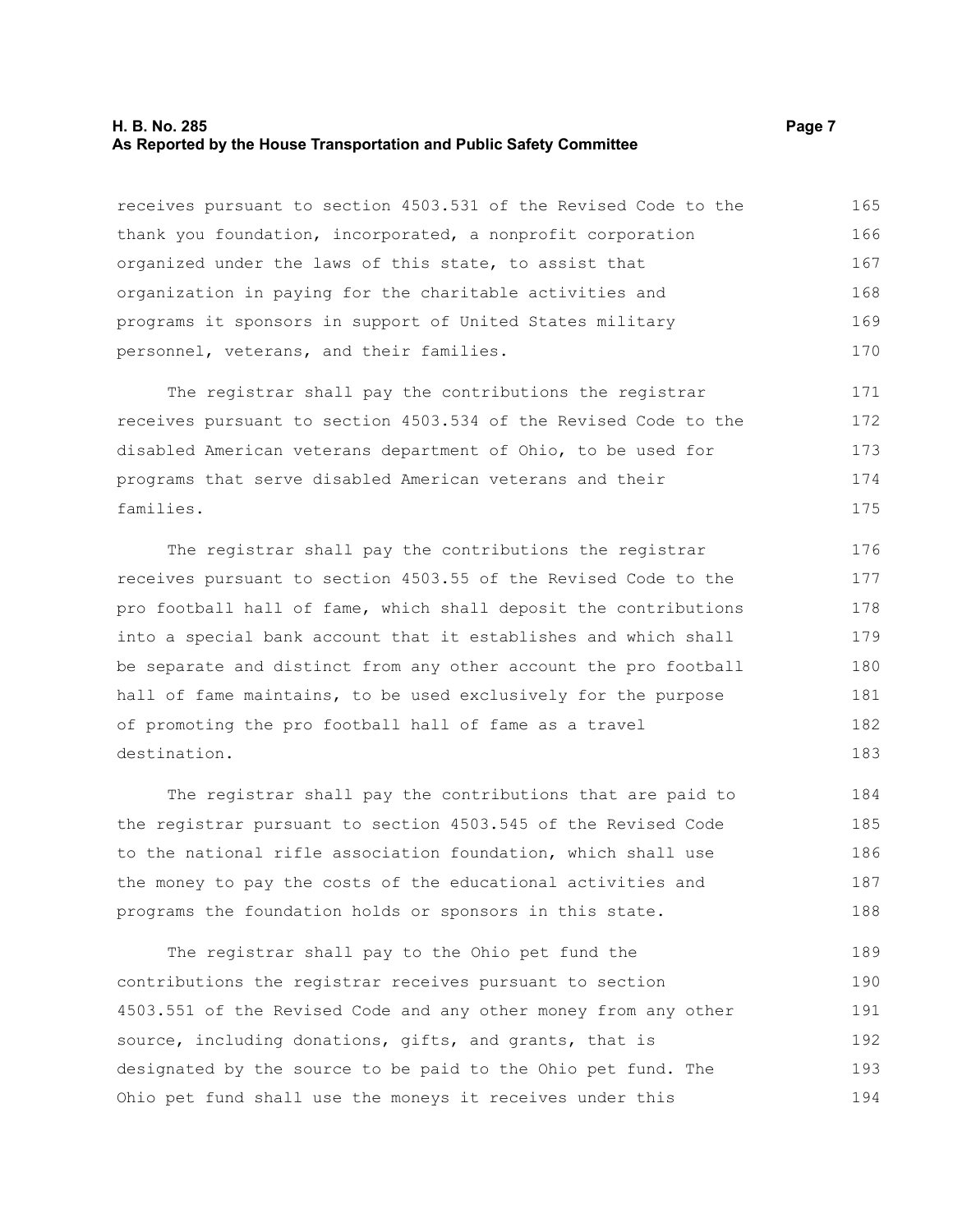#### **H. B. No. 285 Page 8 As Reported by the House Transportation and Public Safety Committee**

section to support programs for the sterilization of dogs and cats and for educational programs concerning the proper veterinary care of those animals, and for expenses of the Ohio pet fund that are reasonably necessary for it to obtain and maintain its tax-exempt status and to perform its duties. 195 196 197 198 199

The registrar shall pay the contributions the registrar receives pursuant to section 4503.552 of the Revised Code to the rock and roll hall of fame and museum, incorporated. 200 201 202

The registrar shall pay the contributions the registrar receives pursuant to section 4503.553 of the Revised Code to the Ohio coalition for animals, incorporated, a nonprofit corporation. Except as provided in division (B) of this section, the coalition shall distribute the money to its members, and the members shall use the money only to pay for educational, charitable, and other programs of each coalition member that provide care for unwanted, abused, and neglected horses. The Ohio coalition for animals may use a portion of the money to pay for reasonable marketing costs incurred in the design and promotion of the license plate and for administrative costs incurred in the disbursement and management of funds received under this section. 203 204 205 206 207 208 209 210 211 212 213 214 215

The registrar shall pay the contributions the registrar receives pursuant to section 4503.554 of the Revised Code to the Ohio state council of the knights of Columbus, which shall use the contributions to pay for its charitable activities and programs.

The registrar shall pay the contributions the registrar receives pursuant to section 4503.555 of the Revised Code to the western reserve historical society, which shall use the contributions to fund the Crawford auto aviation museum. 221 222 223 224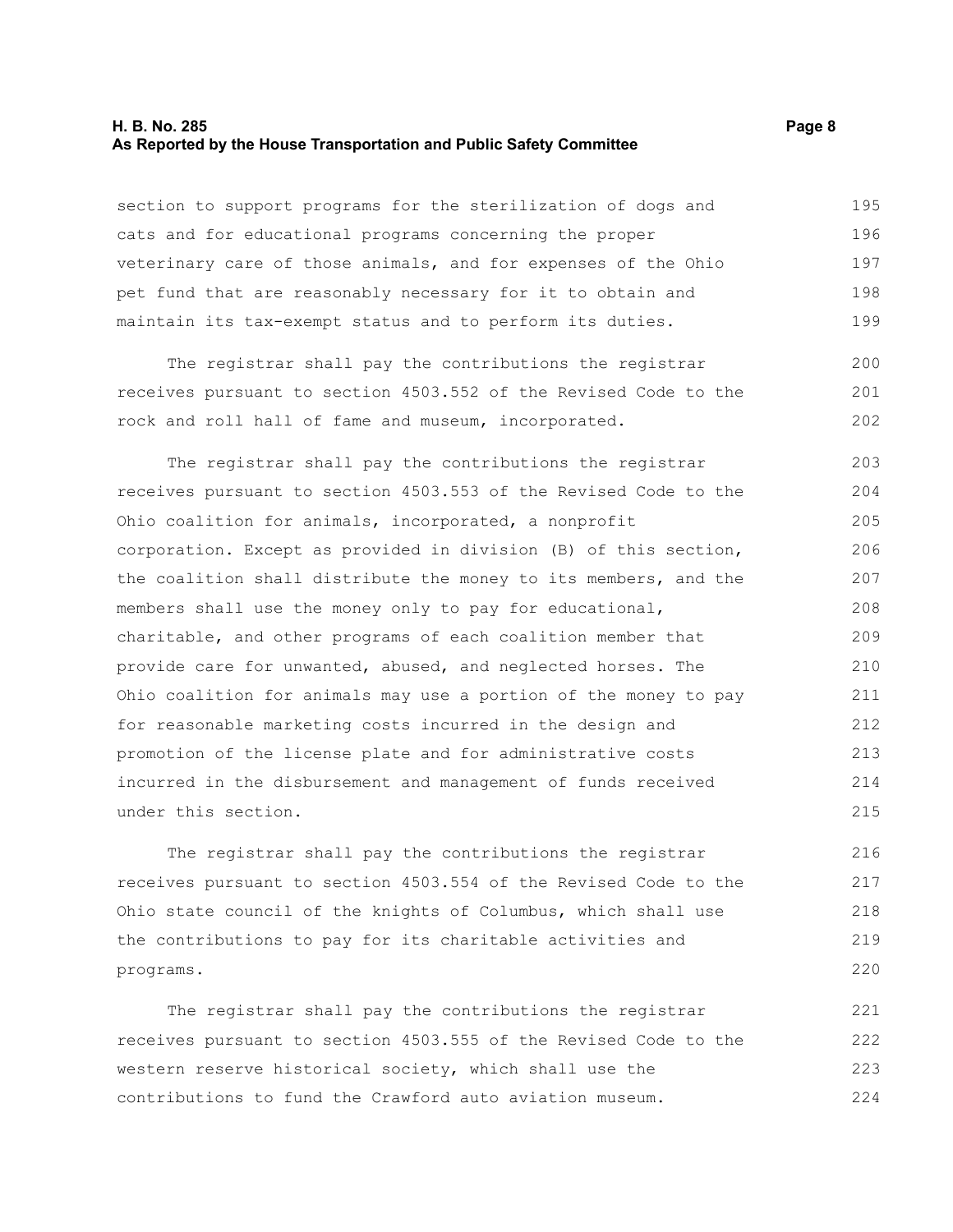#### **H. B. No. 285 Page 9 As Reported by the House Transportation and Public Safety Committee**

The registrar shall pay the contributions the registrar receives pursuant to section 4503.556 of the Revised Code to the Erica J. Holloman foundation, inc., for the awareness of triple negative breast cancer. The foundation shall use the contributions for charitable and educational purposes. 225 226 227 228 229

The registrar shall pay the contributions the registrar receives pursuant to section 4503.561 of the Revised Code to the state of Ohio chapter of ducks unlimited, inc., which shall deposit the contributions into a special bank account that it establishes. The special bank account shall be separate and distinct from any other account the state of Ohio chapter of ducks unlimited, inc., maintains and shall be used exclusively for the purpose of protecting, enhancing, restoring, and managing wetlands and conserving wildlife habitat. The state of Ohio chapter of ducks unlimited, inc., annually shall notify the registrar in writing of the name, address, and account to which such payments are to be made. 230 231 232 233 234 235 236 237 238 239 240 241

The registrar shall pay the contributions the registrar receives pursuant to section 4503.562 of the Revised Code to the Mahoning river consortium, which shall use the money to pay the expenses it incurs in restoring and maintaining the Mahoning river watershed.

The registrar shall pay the contributions the registrar receives pursuant to section 4503.564 of the Revised Code to Antioch college for the use of the Glen Helen ecology institute to pay expenses related to the Glen Helen nature preserve.

The registrar shall pay the contributions the registrar receives pursuant to section 4503.565 of the Revised Code to the conservancy for Cuyahoga valley national park, which shall use the money in support of the park. 251 252 253 254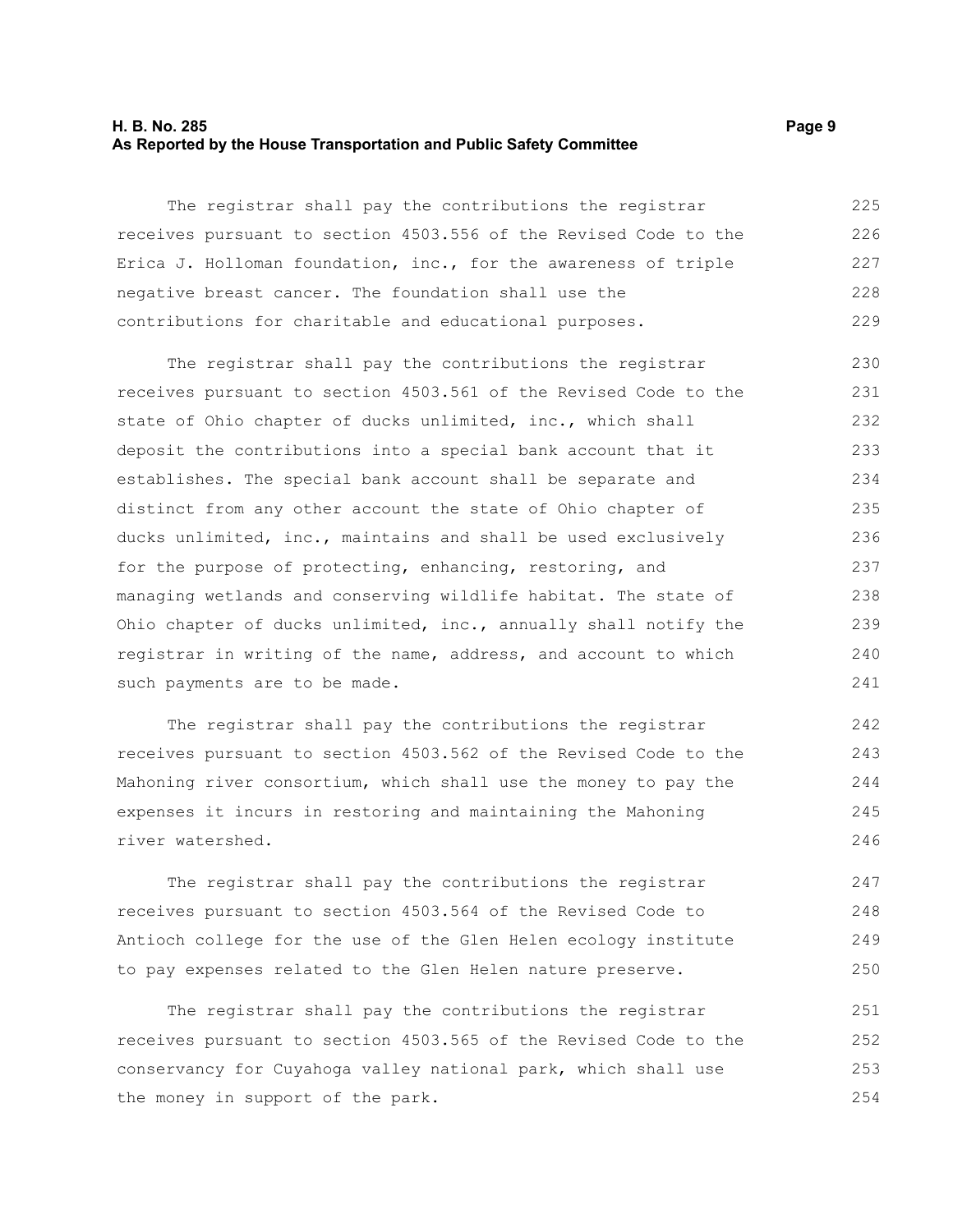#### **H. B. No. 285 Page 10 As Reported by the House Transportation and Public Safety Committee**

The registrar shall pay the contributions the registrar receives pursuant to section 4503.576 of the Revised Code to the Ohio state beekeepers association, which shall use those contributions to promote beekeeping, provide educational information about beekeeping, and to support other state and local beekeeping programs. 255 256 257 258 259 260

The registrar shall pay the contributions the registrar receives pursuant to section 4503.577 of the Revised Code to the national aviation hall of fame, which shall use the contributions to fulfill its mission of honoring aerospace legends to inspire future leaders. 261 262 263 264 265

The registrar shall pay to a sports commission created pursuant to section 4503.591 of the Revised Code each contribution the registrar receives under that section that an applicant pays to obtain license plates that bear the logo of a professional sports team located in the county of that sports commission and that is participating in the license plate program pursuant to division (E) of that section, irrespective of the county of residence of an applicant. 266 267 268 269 270 271 272 273

The registrar shall pay to a community charity each contribution the registrar receives under section 4503.591 of the Revised Code that an applicant pays to obtain license plates that bear the logo of a professional sports team that is participating in the license plate program pursuant to division (G) of that section. 274 275 276 277 278 279

The registrar shall pay the contributions the registrar receives pursuant to section 4503.592 of the Revised Code to pollinator partnership's monarch wings across Ohio program, which shall use the contributions for the protection and preservation of the monarch butterfly and pollinator corridor in 280 281 282 283 284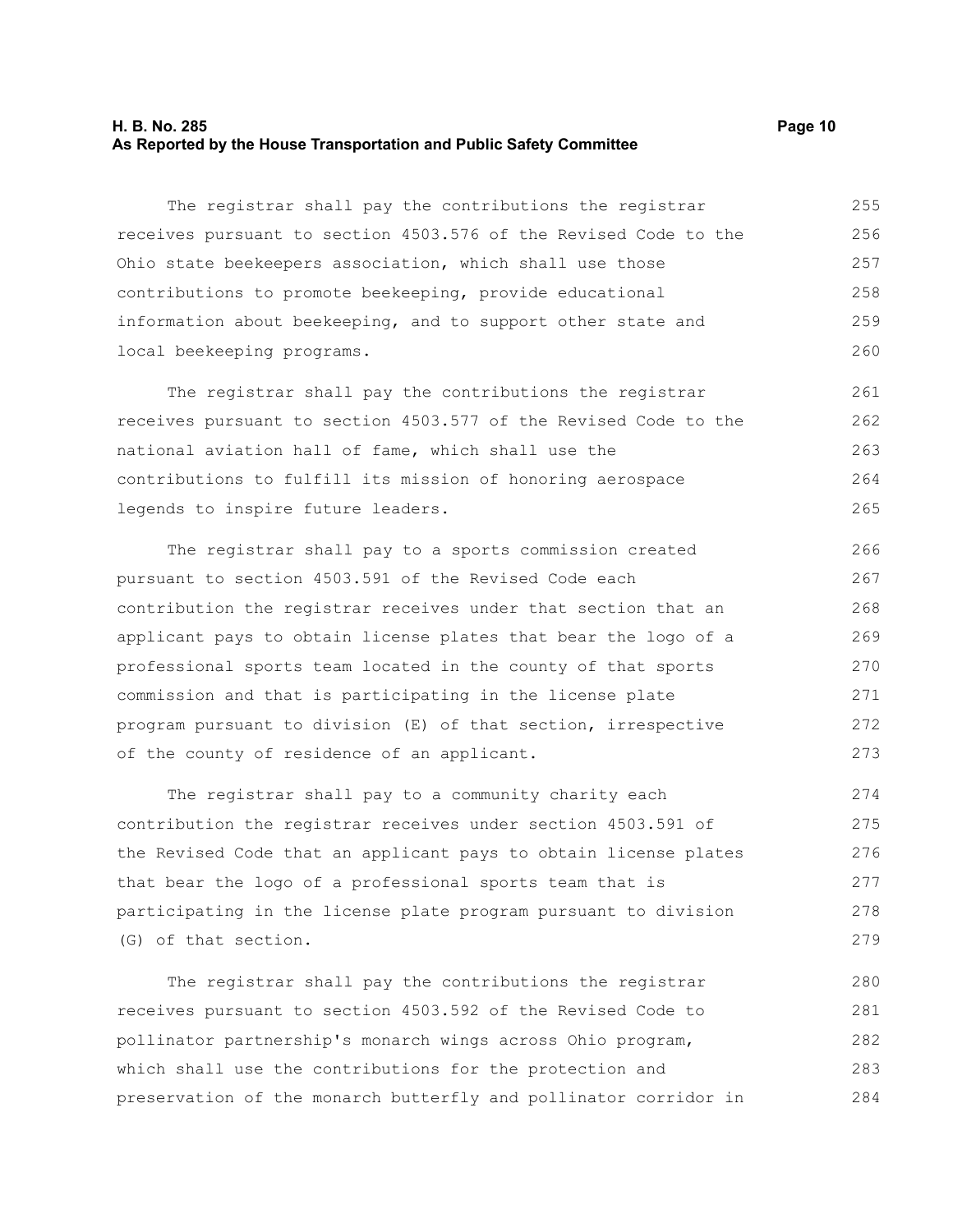#### **H. B. No. 285 Page 11 As Reported by the House Transportation and Public Safety Committee**

Ohio and for educational programs.

The registrar shall pay the contributions the registrar receives pursuant to section 4503.67 of the Revised Code to the Dan Beard council of the boy scouts of America. The council shall distribute all contributions in an equitable manner throughout the state to regional councils of the boy scouts. 286 287 288 289 290

The registrar shall pay the contributions the registrar receives pursuant to section 4503.68 of the Revised Code to the great river council of the girl scouts of the United States of America. The council shall distribute all contributions in an equitable manner throughout the state to regional councils of the girl scouts. 291 292 293 294 295 296

The registrar shall pay the contributions the registrar receives pursuant to section 4503.69 of the Revised Code to the Dan Beard council of the boy scouts of America. The council shall distribute all contributions in an equitable manner throughout the state to regional councils of the boy scouts. 297 298 299 300 301

The registrar shall pay the contributions the registrar receives pursuant to section 4503.701 of the Revised Code to the Prince Hall grand lodge of free and accepted masons of Ohio, which shall use the contributions for scholarship purposes. 302 303 304 305

The registrar shall pay the contributions the registrar receives pursuant to section 4503.702 of the Revised Code to the Ohio Association of the Improved Benevolent and Protective Order of the Elks of the World, which shall use the funds for charitable purposes.

The registrar shall pay the contributions the registrar receives pursuant to section 4503.71 of the Revised Code to the fraternal order of police of Ohio, incorporated, which shall 311 312 313

285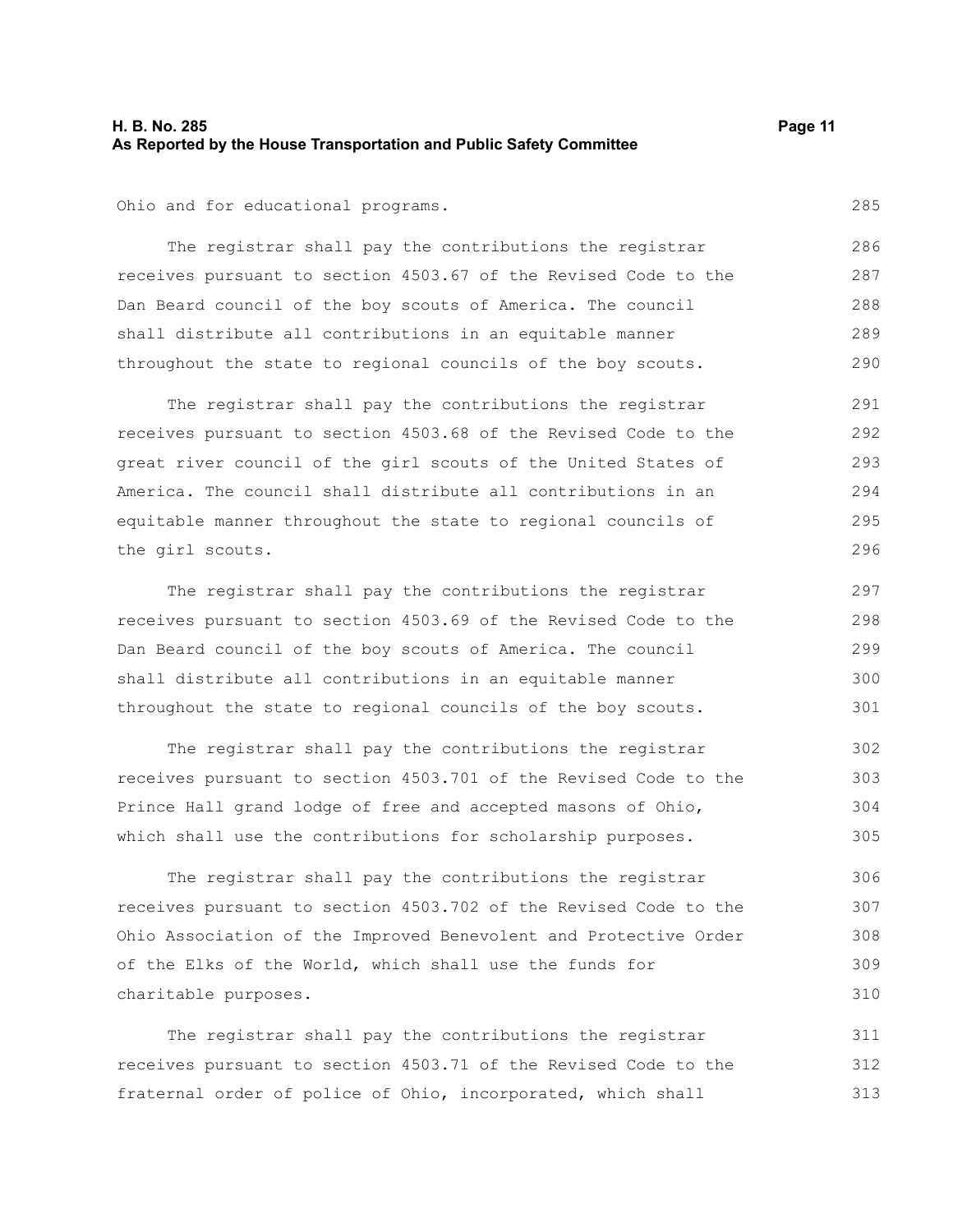#### **H. B. No. 285 Page 12 As Reported by the House Transportation and Public Safety Committee**

deposit the fees into its general account to be used for purposes of the fraternal order of police of Ohio, incorporated. 314 315

The registrar shall pay the contributions the registrar receives pursuant to section 4503.711 of the Revised Code to the fraternal order of police of Ohio, incorporated, which shall deposit the contributions into an account that it creates to be used for the purpose of advancing and protecting the law enforcement profession, promoting improved law enforcement methods, and teaching respect for law and order. 316 317 318 319 320 321 322

The registrar shall pay the contributions received pursuant to section 4503.712 of the Revised Code to Ohio concerns of police survivors, which shall use those contributions to provide whatever assistance may be appropriate to the families of Ohio law enforcement officers who are killed in the line of duty. 323 324 325 326 327 328

The registrar shall pay the contributions received pursuant to section 4503.713 of the Revised Code to the greater Cleveland peace officers memorial society, which shall use those contributions to honor law enforcement officers who have died in the line of duty and support its charitable purposes. 329 330 331 332 333

The registrar shall pay the contributions the registrar receives pursuant to section 4503.715 of the Revised Code to the fallen linemen organization, which shall use the contributions to recognize and memorialize fallen linemen and support their families.

The registrar shall pay the contributions the registrar receives pursuant to section 4503.72 of the Revised Code to the organization known on March 31, 2003, as the Ohio CASA/GAL association, a private, nonprofit corporation organized under 339 340 341 342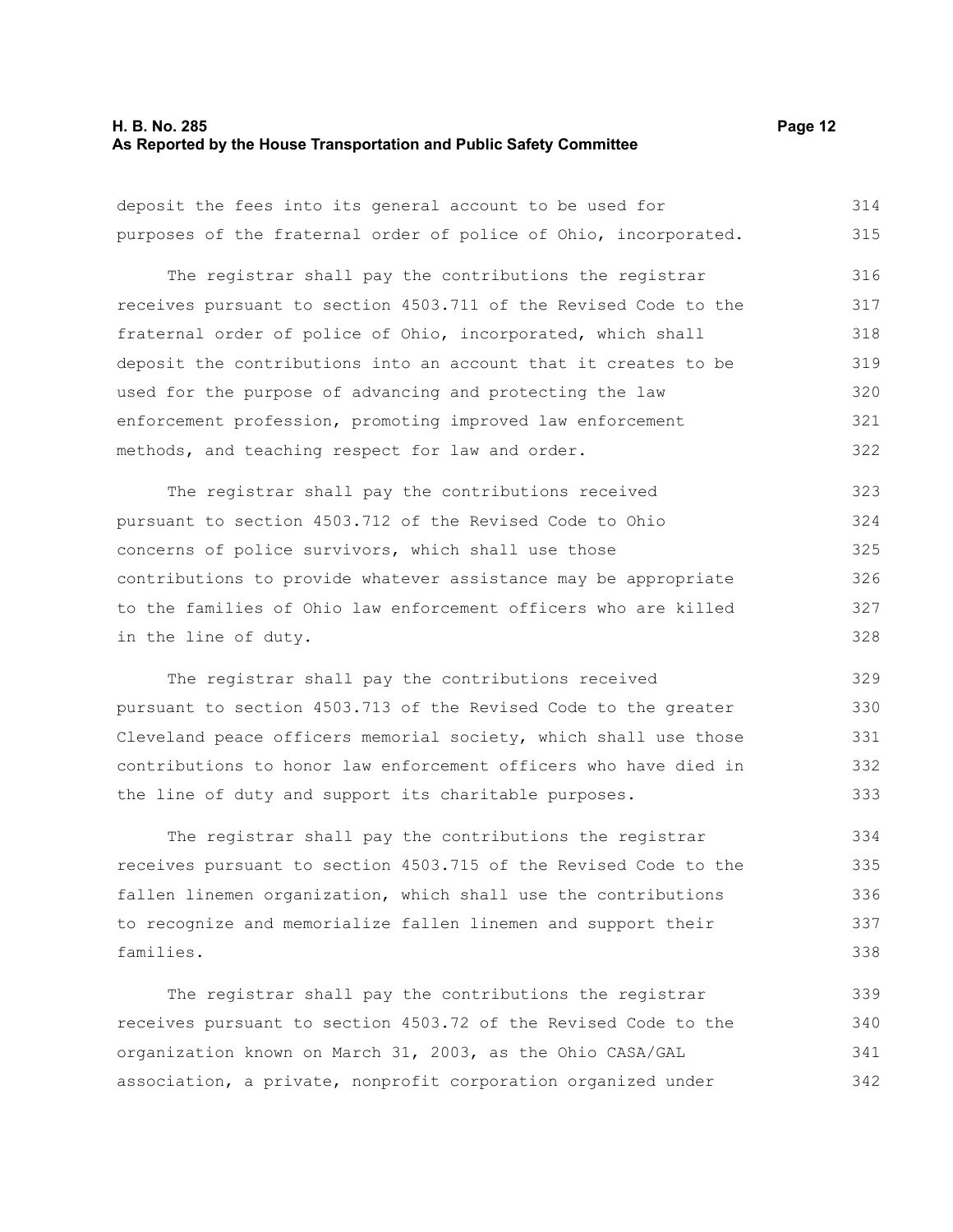#### **H. B. No. 285 Page 13 As Reported by the House Transportation and Public Safety Committee**

Chapter 1702. of the Revised Code. The Ohio CASA/GAL association shall use these contributions to pay the expenses it incurs in administering a program to secure the proper representation in the courts of this state of abused, neglected, and dependent children, and for the training and supervision of persons participating in that program. 343 344 345 346 347 348

The registrar shall pay the contributions the registrar receives pursuant to section 4503.722 of the Revised Code to the Down Syndrome Association of Central Ohio, which shall use the contributions for advocacy purposes throughout the state. 349 350 351 352

The registrar shall pay the contributions the registrar receives pursuant to section 4503.73 of the Revised Code to Wright B. Flyer, incorporated, which shall deposit the contributions into its general account to be used for purposes of Wright B. Flyer, incorporated. 353 354 355 356 357

The registrar shall pay the contributions the registrar receives pursuant to section 4503.732 of the Revised Code to the Siegel & Shuster society, a nonprofit organization dedicated to commemorating and celebrating the creation of Superman in Cleveland, Ohio.

The registrar shall pay the contributions the registrar receives pursuant to section 4503.733 of the Revised Code to the Ohio chapter of the juvenile diabetes research foundation in whose geographic territory the person who paid the contribution resides.

The registrar shall pay the contributions the registrar receives pursuant to section 4503.74 of the Revised Code to the Columbus zoological park association, which shall disburse the moneys to Ohio's major metropolitan zoos, as defined in section 368 369 370 371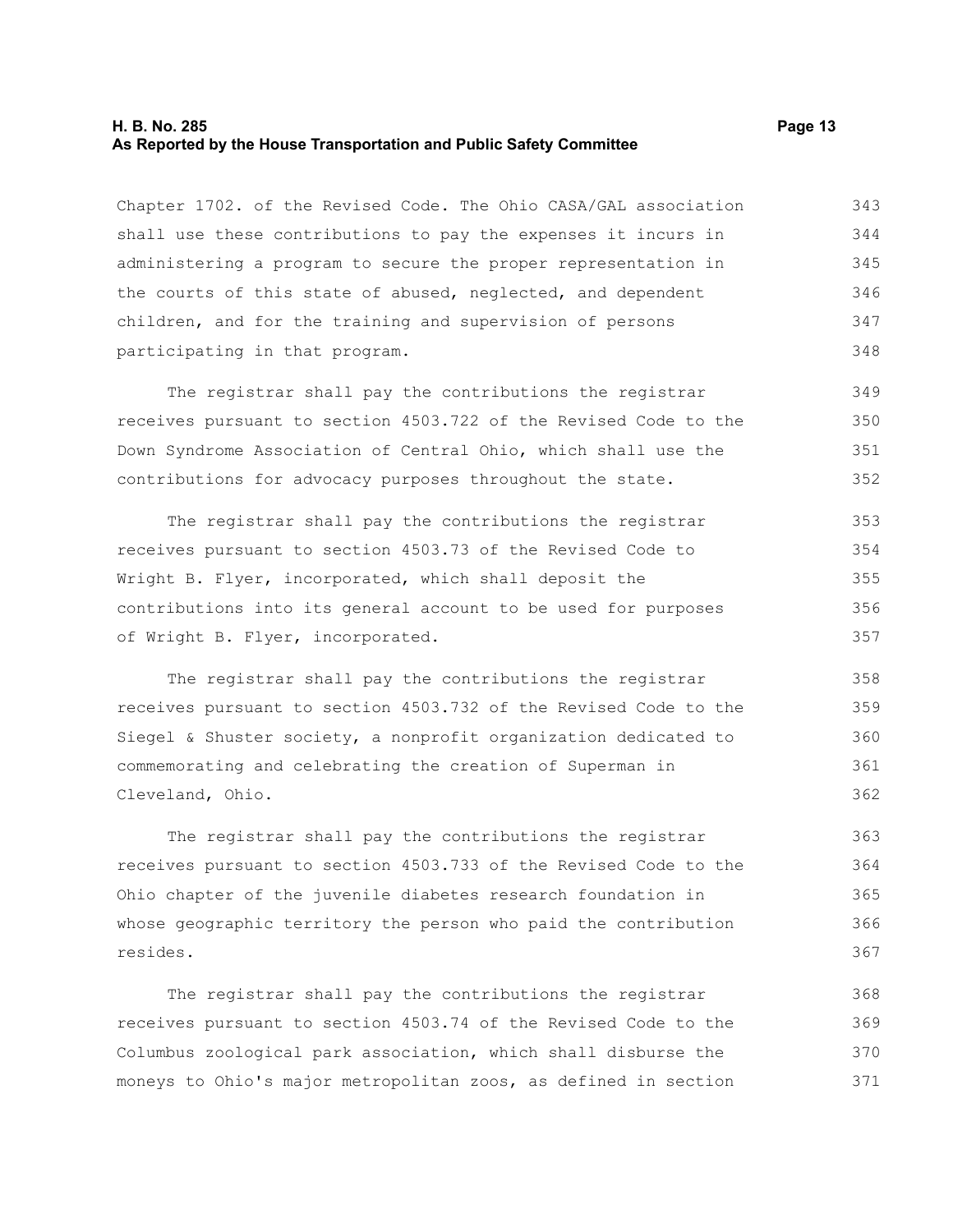# **H. B. No. 285 Page 14 As Reported by the House Transportation and Public Safety Committee**

400

| 4503.74 of the Revised Code, in accordance with a written        | 372 |
|------------------------------------------------------------------|-----|
| agreement entered into by the major metropolitan zoos.           | 373 |
| The registrar shall pay the contributions the registrar          | 374 |
| receives pursuant to section 4503.75 of the Revised Code to the  | 375 |
| rotary foundation, located on March 31, 2003, in Evanston,       | 376 |
| Illinois, to be placed in a fund known as the permanent fund and | 377 |
| used to endow educational and humanitarian programs of the       | 378 |
| rotary foundation.                                               | 379 |
| The registrar shall pay the contributions the registrar          | 380 |
| receives pursuant to section 4503.751 of the Revised Code to the | 381 |
|                                                                  |     |
| Ohio association of realtors, which shall deposit the            | 382 |
| contributions into a property disaster relief fund maintained    | 383 |
| under the Ohio realtors charitable and education foundation.     | 384 |
| The registrar shall pay the contributions the registrar          | 385 |
| receives pursuant to section 4503.752 of the Revised Code to     | 386 |
| buckeye corvettes, incorporated, which shall use the             | 387 |
| contributions to pay for its charitable activities and programs. | 388 |
| The registrar shall pay the contributions the registrar          | 389 |
| receives pursuant to section 4503.763 of the Revised Code to the | 390 |
| Ohio history connection to be used solely to build, support, and | 391 |
| maintain the Ohio battleflag collection within the Ohio history  | 392 |
| connection.                                                      | 393 |
| The registrar shall pay the contributions the registrar          | 394 |
| receives pursuant to section 4503.85 of the Revised Code to the  | 395 |
| Ohio sea grant college program to be used for Lake Erie area     | 396 |
| research projects.                                               | 397 |
| The registrar shall pay the contributions the registrar          | 398 |
| receives pursuant to section 4503.86 of the Revised Code to the  | 399 |
|                                                                  |     |

Ohio Lincoln highway historic byway, which shall use those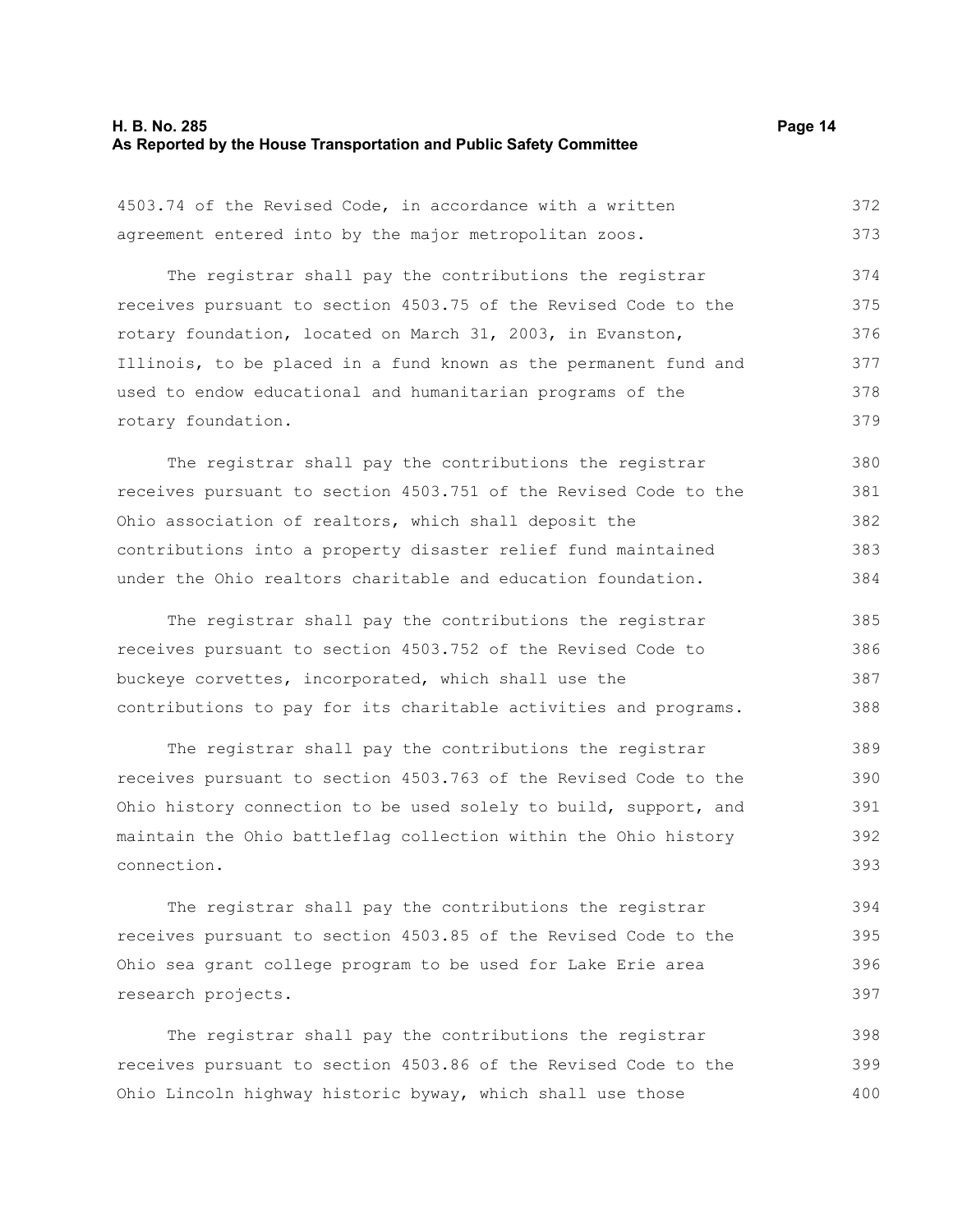state.

contributions solely to promote and support the historical preservation and advertisement of the Lincoln highway in this 401 402

The registrar shall pay the contributions the registrar receives pursuant to section 4503.87 of the Revised Code to the Grove City little league dream field fund, which shall use those contributions solely to build, maintain, and improve youth baseball fields within the municipal corporation of Grove City. 404 405 406 407 408

The registrar shall pay the contributions the registrar receives pursuant to section 4503.871 of the Revised Code to the Solon city school district. The school district shall use the contributions it receives to pay the expenses it incurs in providing services to the school district's students that assist in developing or maintaining the mental and emotional well-being of the students. The services provided may include bereavement counseling, instruction in defensive driving techniques, sensitivity training, and the counseling and education of students regarding bullying, dating violence, drug abuse, suicide prevention, and human trafficking. The school district superintendent or, in the school district superintendent's discretion, the appropriate school principal or appropriate school counselors shall determine any charitable organizations that the school district hires to provide those services. The school district also may use the contributions it receives to pay for members of the faculty of the school district to receive training in providing such services to the students of the school district. The school district shall ensure that any charitable organization that is hired by the district is exempt from federal income taxation under subsection 501(c)(3) of the Internal Revenue Code. The school district shall not use the contributions it receives for any other purpose. 409 410 411 412 413 414 415 416 417 418 419 420 421 422 423 424 425 426 427 428 429 430 431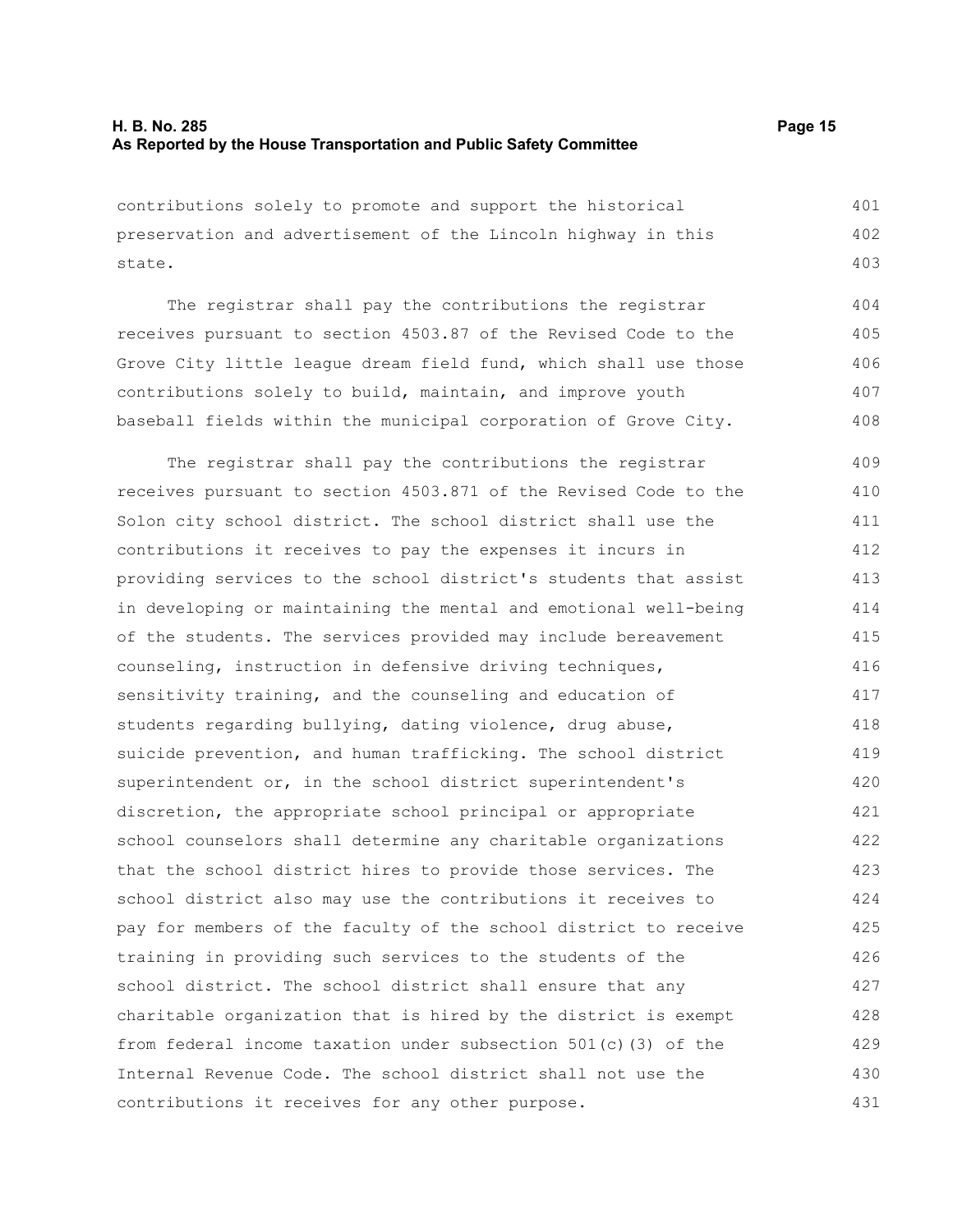#### **H. B. No. 285 Page 16 As Reported by the House Transportation and Public Safety Committee**

The registrar shall pay the contributions the registrar receives pursuant to section 4503.874 of the Revised Code to St. Edward high school located in the municipal corporation of Lakewood. The school shall use fifty per cent of the contributions it receives to provide tuition assistance to its students. The school shall use the remaining fifty per cent to pay the expenses it incurs in providing services to the school's students that assist in developing or maintaining the mental and emotional well-being of the students. The services provided may include bereavement counseling, instruction in defensive driving techniques, sensitivity training, and the counseling and education of students regarding bullying, dating violence, drug abuse, suicide prevention, and human trafficking. As a part of providing such services, the school may pay for members of the faculty of the school to receive training in providing those services. The school principal or, in the school principal's discretion, appropriate school counselors shall determine any charitable organizations that the school hires to provide those services. The school shall ensure that any such charitable organization is exempt from federal income taxation under subsection 501(c)(3) of the Internal Revenue Code. The school shall not use the contributions it receives for any other purpose. 432 433 434 435 436 437 438 439 440 441 442 443 444 445 446 447 448 449 450 451 452 453 454

The registrar shall pay the contributions the registrar receives pursuant to section 4503.876 of the Revised Code to the North Royalton city school district. The school district shall use the contributions it receives to pay the expenses it incurs in providing services to the school district's students that assist in developing or maintaining the mental and emotional well-being of the students. The services provided may include bereavement counseling, instruction in defensive driving 455 456 457 458 459 460 461 462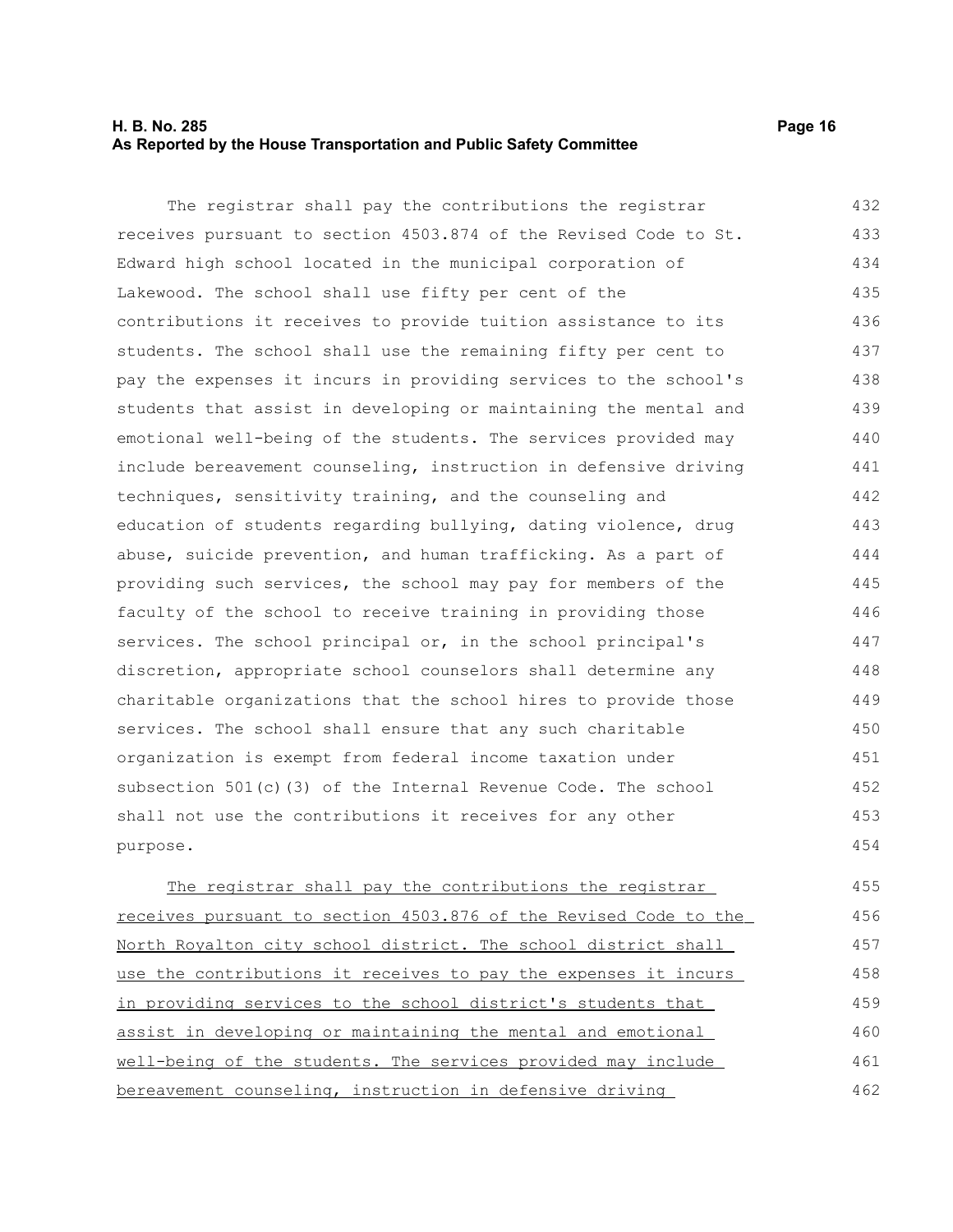| techniques, sensitivity training, and the counseling and           | 463 |
|--------------------------------------------------------------------|-----|
| education of students regarding bullying, dating violence, drug    | 464 |
| abuse, suicide prevention, and human trafficking. The school       | 465 |
| district superintendent or, in the school district                 | 466 |
| superintendent's discretion, the appropriate school principal or   | 467 |
| appropriate school counselors shall determine any charitable       | 468 |
| organizations that the school district hires to provide those      | 469 |
| services. The school district also may use the contributions it    | 470 |
| receives to pay for members of the faculty of the school           | 471 |
| district to receive training in providing such services to the     | 472 |
| students of the school district. The school district shall         | 473 |
| ensure that any charitable organization that is hired by the       | 474 |
| district is exempt from federal income taxation under subsection   | 475 |
| <u>501(c)(3) of the Internal Revenue Code. The school district</u> | 476 |
| shall not use the contributions it receives for any other          | 477 |
| purpose.                                                           | 478 |

The registrar shall pay the contributions the registrar receives pursuant to section 4503.877 of the Revised Code to the Independence local school district. The school district shall use the contributions it receives to pay the expenses it incurs in providing services to the school district's students that assist in developing or maintaining the mental and emotional well-being of the students. The services provided may include bereavement counseling, instruction in defensive driving techniques, sensitivity training, and the counseling and education of students regarding bullying, dating violence, drug abuse, suicide prevention, and human trafficking. The school district superintendent or, in the school district superintendent's discretion, the appropriate school principal or appropriate school counselors shall determine any charitable organizations that the school district hires to provide those 479 480 481 482 483 484 485 486 487 488 489 490 491 492 493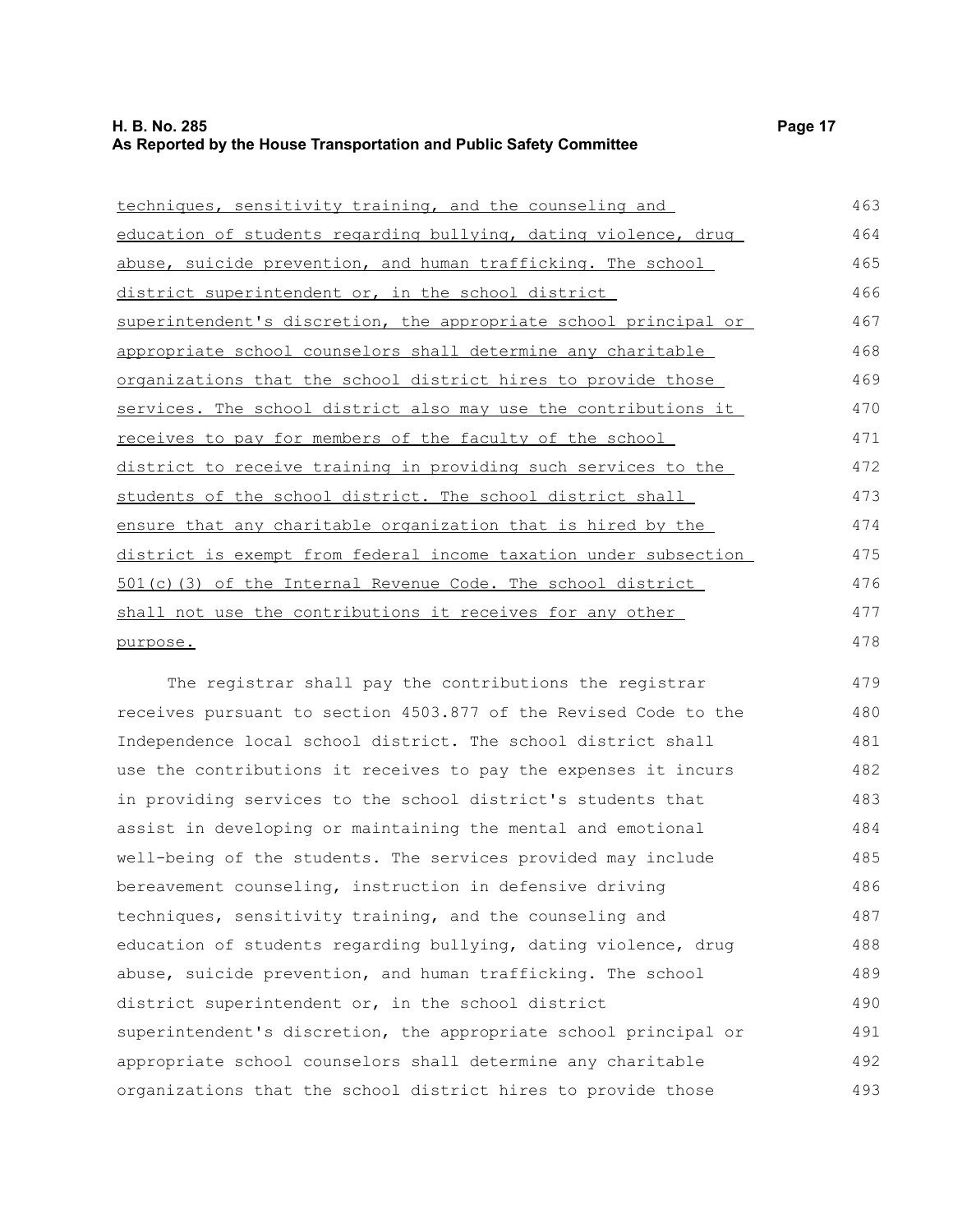#### **H. B. No. 285 Page 18 As Reported by the House Transportation and Public Safety Committee**

services. The school district also may use the contributions it receives to pay for members of the faculty of the school district to receive training in providing such services to the students of the school district. The school district shall ensure that any charitable organization that is hired by the district is exempt from federal income taxation under subsection 501(c)(3) of the Internal Revenue Code. The school district shall not use the contributions it receives for any other purpose. 494 495 496 497 498 499 500 501 502

The registrar shall pay the contributions the registrar receives pursuant to section 4503.89 of the Revised Code to the American red cross of greater Columbus on behalf of the Ohio chapters of the American red cross, which shall use the contributions for disaster readiness, preparedness, and response programs on a statewide basis. 503 504 505 506 507 508

The registrar shall pay the contributions the registrar receives pursuant to section 4503.90 of the Revised Code to the nationwide children's hospital foundation.

The registrar shall pay the contributions the registrar receives pursuant to section 4503.901 of the Revised Code to the Ohio association for pupil transportation, which shall use the money to support transportation programs, provide training to school transportation professionals, and support other initiatives for school transportation safety. 512 513 514 515 516 517

The registrar shall pay the contributions the registrar receives pursuant to section 4503.902 of the Revised Code to St. Ignatius high school located in the municipal corporation of Cleveland. The school shall use fifty per cent of the contributions it receives to provide tuition assistance to its students. The school shall use the remaining fifty per cent to 518 519 520 521 522 523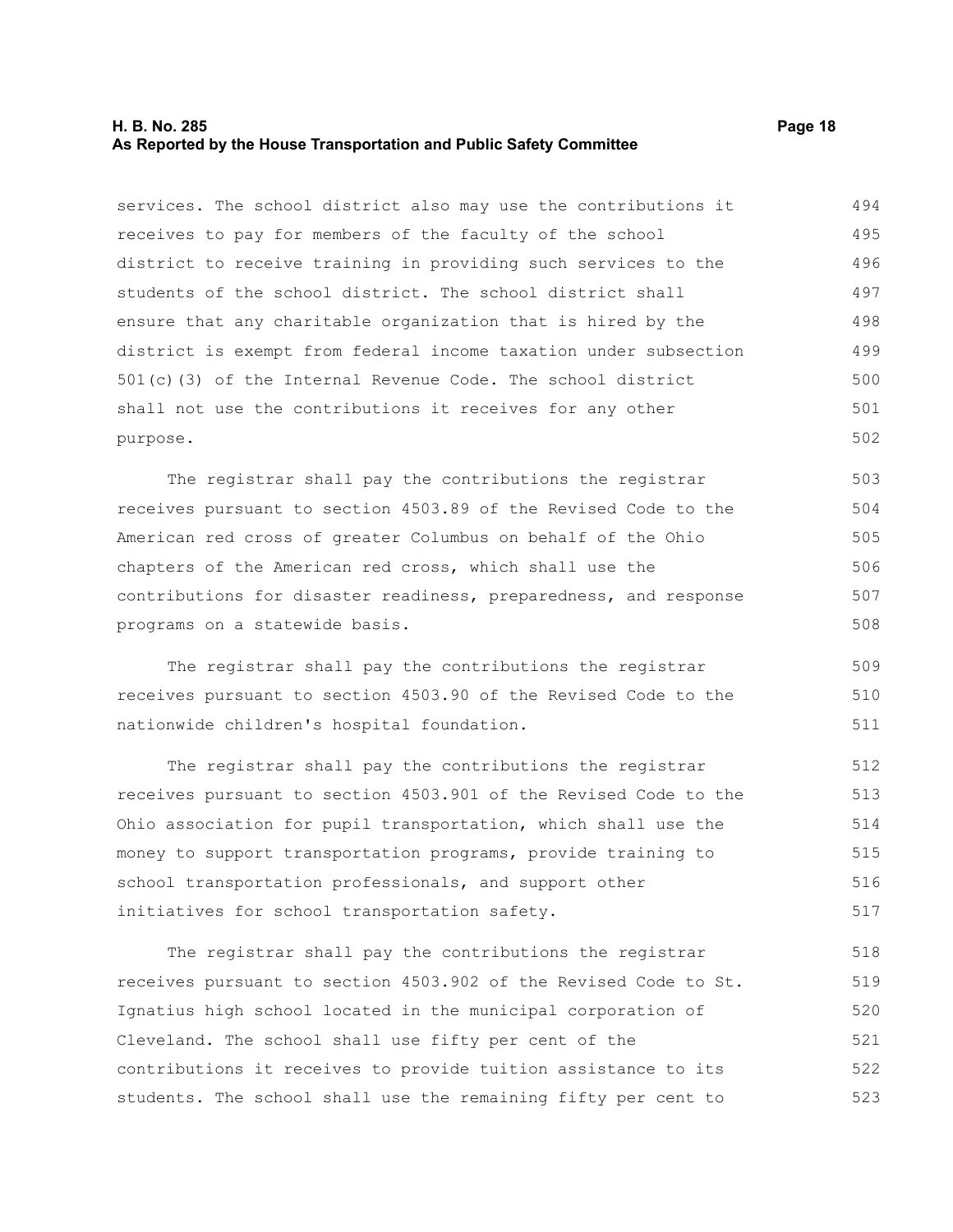#### **H. B. No. 285 Page 19 As Reported by the House Transportation and Public Safety Committee**

pay the expenses it incurs in providing services to the school's students that assist in developing or maintaining the mental and emotional well-being of the students. The services provided may include bereavement counseling, instruction in defensive driving techniques, sensitivity training, and the counseling and education of students regarding bullying, dating violence, drug abuse, suicide prevention, and human trafficking. As a part of providing such services, the school may pay for members of the faculty of the school to receive training in providing those services. The school principal or, in the school principal's discretion, appropriate school counselors shall determine any charitable organizations that the school hires to provide those services. The school shall ensure that any such charitable organization is exempt from federal income taxation under subsection 501(c)(3) of the Internal Revenue Code. The school shall not use the contributions it receives for any other purpose. 524 525 526 527 528 529 530 531 532 533 534 535 536 537 538 539 540

The registrar shall pay the contributions the registrar receives pursuant to section 4503.903 of the Revised Code to the Brecksville-Broadview Heights city school district. The school district shall use the contributions it receives to pay the expenses it incurs in providing services to the school district's students that assist in developing or maintaining the mental and emotional well-being of the students. The services provided may include bereavement counseling, instruction in defensive driving techniques, sensitivity training, and the counseling and education of students regarding bullying, dating violence, drug abuse, suicide prevention, and human trafficking. The school district superintendent or, in the school district superintendent's discretion, the appropriate school principal or appropriate school counselors shall determine any charitable 541 542 543 544 545 546 547 548 549 550 551 552 553 554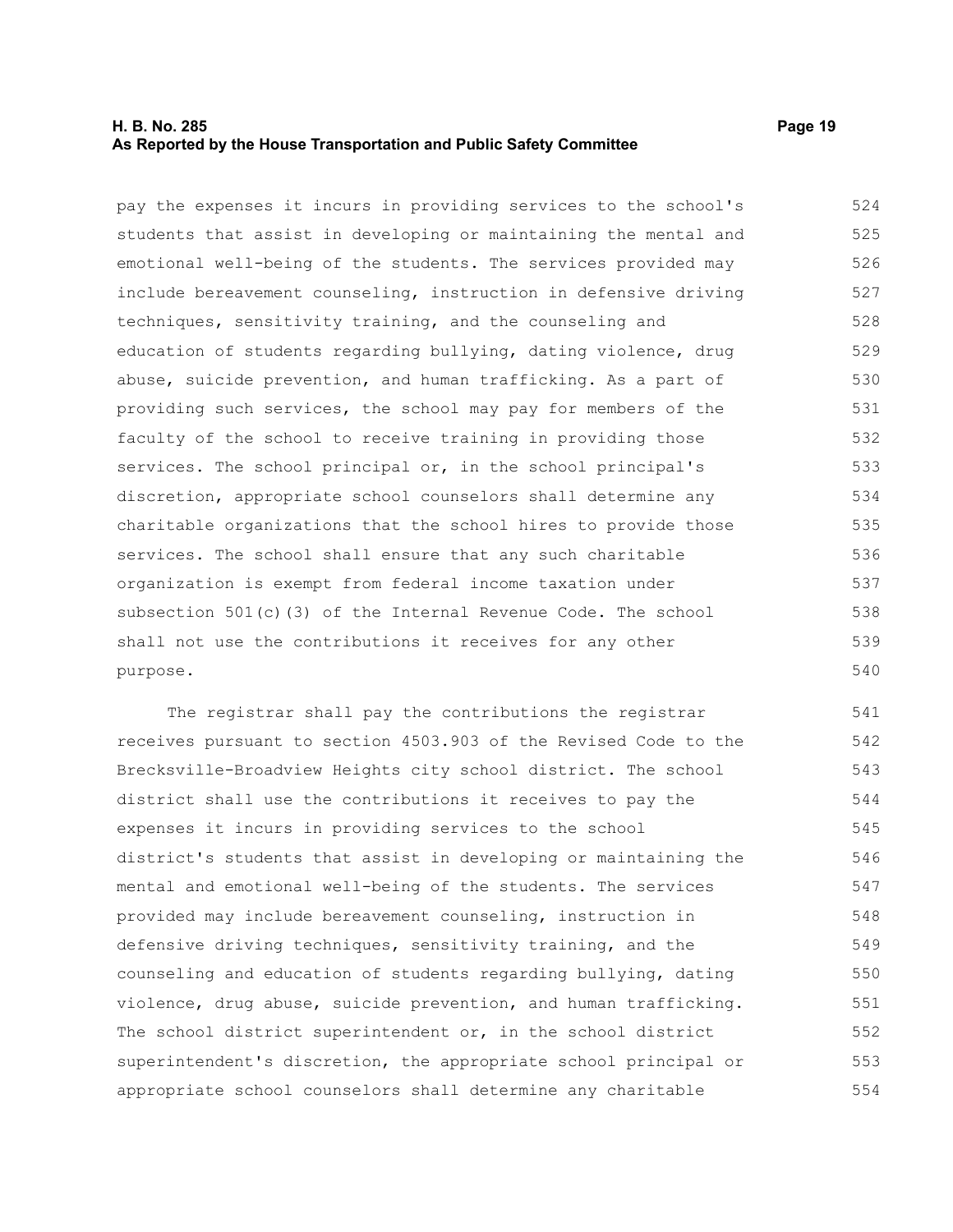#### **H. B. No. 285 Page 20 As Reported by the House Transportation and Public Safety Committee**

organizations that the school district hires to provide those services. The school district also may use the contributions it receives to pay for members of the faculty of the school district to receive training in providing such services to the students of the school district. The school district shall ensure that any charitable organization that is hired by the district is exempt from federal income taxation under subsection 501(c)(3) of the Internal Revenue Code. The school district shall not use the contributions it receives for any other purpose. 555 556 557 558 559 560 561 562 563 564

The registrar shall pay the contributions the registrar receives pursuant to section 4503.904 of the Revised Code to the Chagrin Falls exempted village school district. The school district shall use the contributions it receives to pay the expenses it incurs in providing services to the school district's students that assist in developing or maintaining the mental and emotional well-being of the students. The services provided may include bereavement counseling, instruction in defensive driving techniques, sensitivity training, and the counseling and education of students regarding bullying, dating violence, drug abuse, suicide prevention, and human trafficking. The school district superintendent or, in the school district superintendent's discretion, the appropriate school principal or appropriate school counselors shall determine any charitable organizations that the school district hires to provide those services. The school district also may use the contributions it receives to pay for members of the faculty of the school district to receive training in providing such services to the students of the school district. The school district shall ensure that any charitable organization that is hired by the district is exempt from federal income taxation under subsection 565 566 567 568 569 570 571 572 573 574 575 576 577 578 579 580 581 582 583 584 585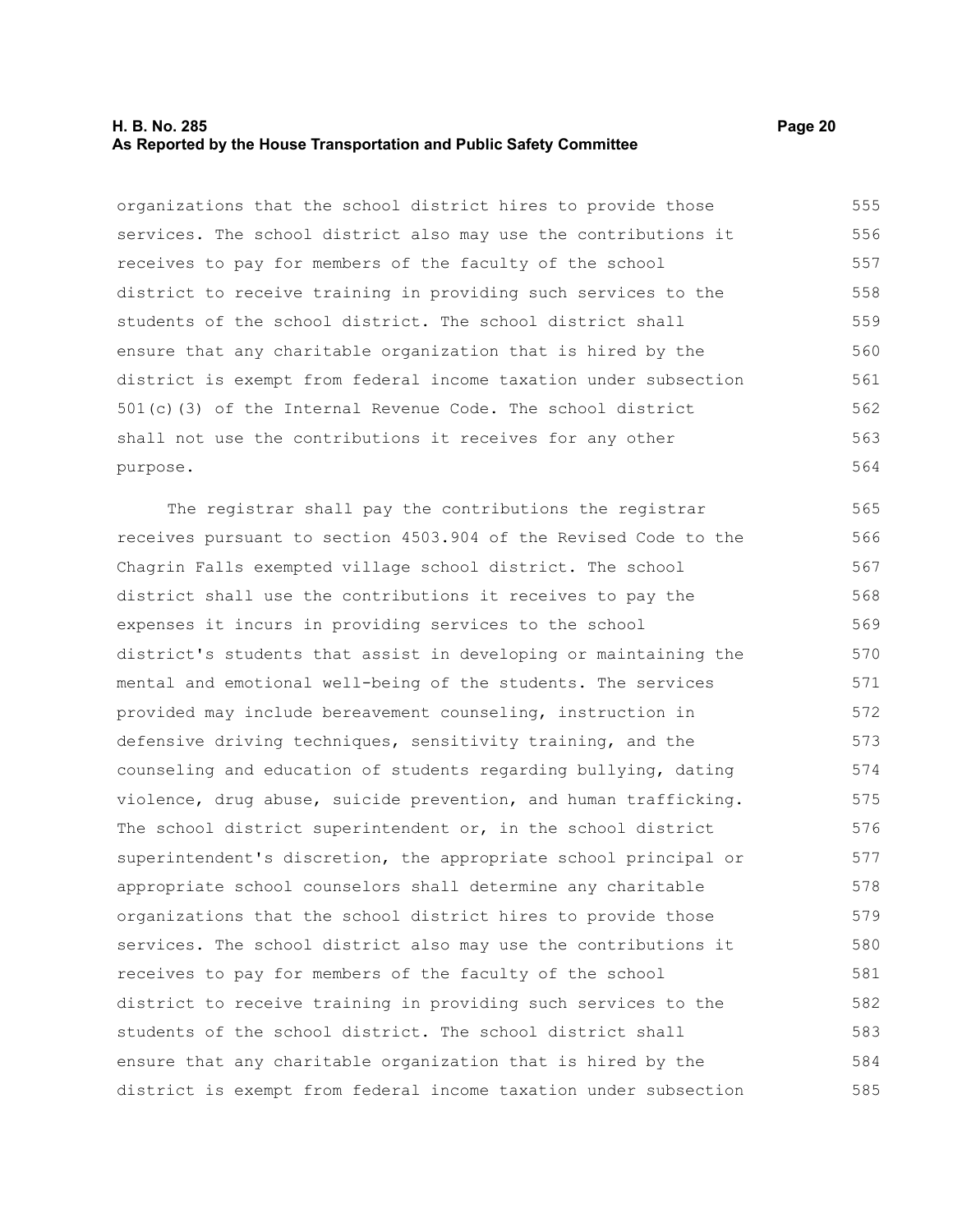501(c)(3) of the Internal Revenue Code. The school district shall not use the contributions it receives for any other purpose. The registrar shall pay the contributions received pursuant to section 4503.92 of the Revised Code to support our troops, incorporated, a national nonprofit corporation, which shall use those contributions in accordance with its articles of incorporation and for the benefit of servicemembers of the armed forces of the United States and their families when they are in financial need. The registrar shall pay the contributions the registrar 586 587 588 589 590 591 592 593 594 595 596

receives pursuant to section 4503.94 of the Revised Code to the Michelle's leading star foundation, which shall use the money solely to fund the rental, lease, or purchase of the simulated driving curriculum of the Michelle's leading star foundation by boards of education of city, exempted village, local, and joint vocational school districts. 597 598 599 600 601 602

The registrar shall pay the contributions the registrar receives pursuant to section 4503.97 of the Revised Code to the friends of united Hatzalah of Israel, which shall use the money to support united Hatzalah of Israel, which provides free emergency medical first response throughout Israel. 603 604 605 606 607

The registrar shall pay the contributions the registrar receives pursuant to section 4503.98 of the Revised Code to the Westerville parks foundation to support the programs and activities of the foundation and its mission of pursuing the city of Westerville's vision of becoming "A City Within A Park." 608 609 610 611 612

(C) All investment earnings of the license plate contribution fund shall be credited to the fund. Not later than 613 614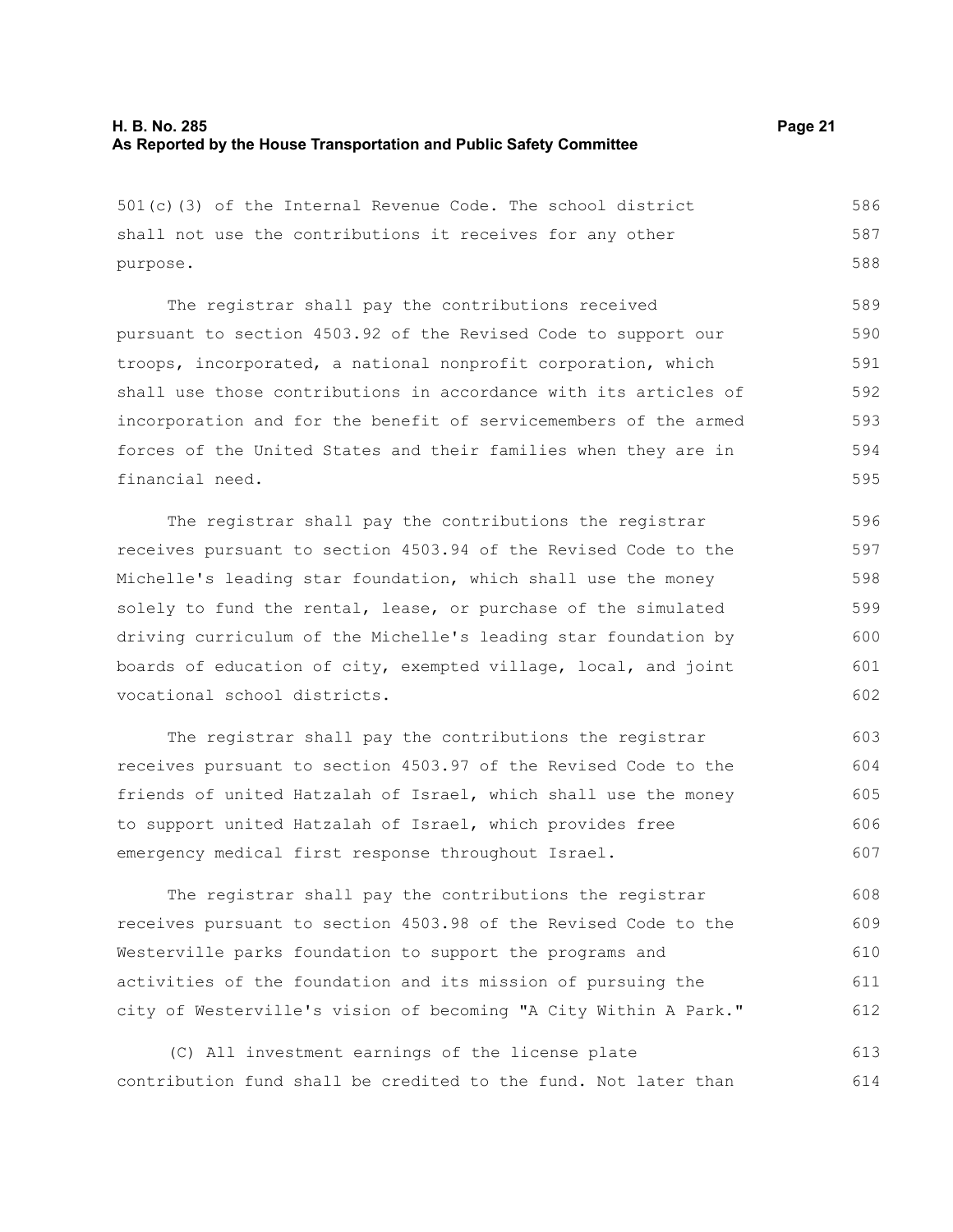#### **H. B. No. 285 Page 22 As Reported by the House Transportation and Public Safety Committee**

the first day of May of every year, the registrar shall distribute to each entity described in division (B) of this section the investment income the fund earned the previous calendar year. The amount of such a distribution paid to an entity shall be proportionate to the amount of money the entity received from the fund during the previous calendar year. 615 616 617 618 619 620

**Sec. 4503.772.** (A) Each school or school district for which a license plate is established under section 4503.871, 4503.874, 4503.876, 4503.877, 4503.902, 4503.903, or 4503.904 of the Revised Code shall produce an annual report containing all of the following information: 621 622 623 624 625

(1) The total amount received during the prior year from license plate contributions;

(2) An itemized list of each expenditure, and a description of each expenditure, made using funds received from license plate contributions during the prior year; 628 629 630

(3) The total percentage of spending that was used to provide services to students to assist in developing and maintaining mental and emotional well-being. 631 632 633

(B)(1) Not later than the first day of December of each year, the school or school district shall submit the report to the department of mental health and addiction services and to the registrar of motor vehicles. If a school or school district fails to submit the report by the thirty-first day of December of any year, the registrar shall begin transmitting the contribution for each registration involving the license plate for that school or school district to the treasurer of state for deposit into the general revenue fund, instead of for deposit in the license plate contribution fund created in section 4501.21 634 635 636 637 638 639 640 641 642 643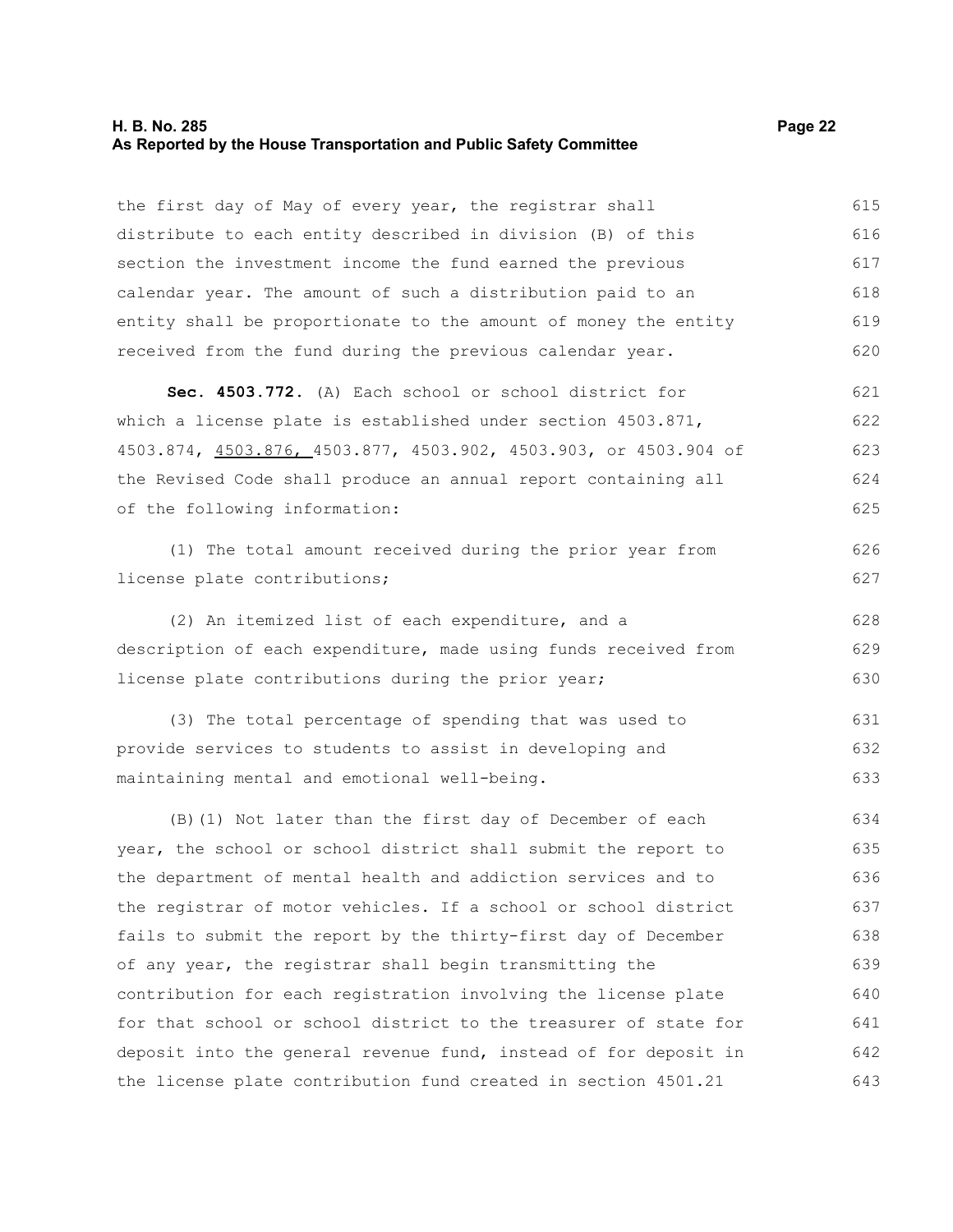of the Revised Code.

(2) Immediately after receiving a report from a school or school district for which contributions are being diverted under division (B)(1) of this section, the registrar shall resume transmitting the contributions received for that license plate to the treasurer of state for deposit into the license plate contribution fund and for later distribution to the school or school district. 645 646 647 648 649 650 651

 **Sec. 4503.876.** (A) The owner or lessee of any passenger car, noncommercial motor vehicle, recreational vehicle, motorcycle, cab-enclosed motorcycle, motor-driven cycle, motor cycle, or other vehicle of a class approved by the registrar of motor vehicles may apply to the registrar for the registration of the vehicle and issuance of "North Royalton City Schools" license plates. The application for "North Royalton City Schools" license plates may be combined with a request for a special reserved license plate under section 4503.40 or 4503.42 of the Revised Code. Upon receipt of the completed application and compliance with division (B) of this section, the registrar shall issue to the applicant the appropriate vehicle registration and a set of "North Royalton City Schools" license plates with a validation sticker, or a validation sticker alone when required by section 4503.191 of the Revised Code. 652 653 654 655 656 657 658 659 660 661 662 663 664 665 666

In addition to the letters and numbers ordinarily inscribed thereon, "North Royalton City Schools" license plates shall bear words and markings selected by the North Royalton city school district. The registrar shall approve the final design. "North Royalton City Schools" license plates shall bear county identification stickers that identify the county of registration by name or number. 667 668 669 670 671 672 673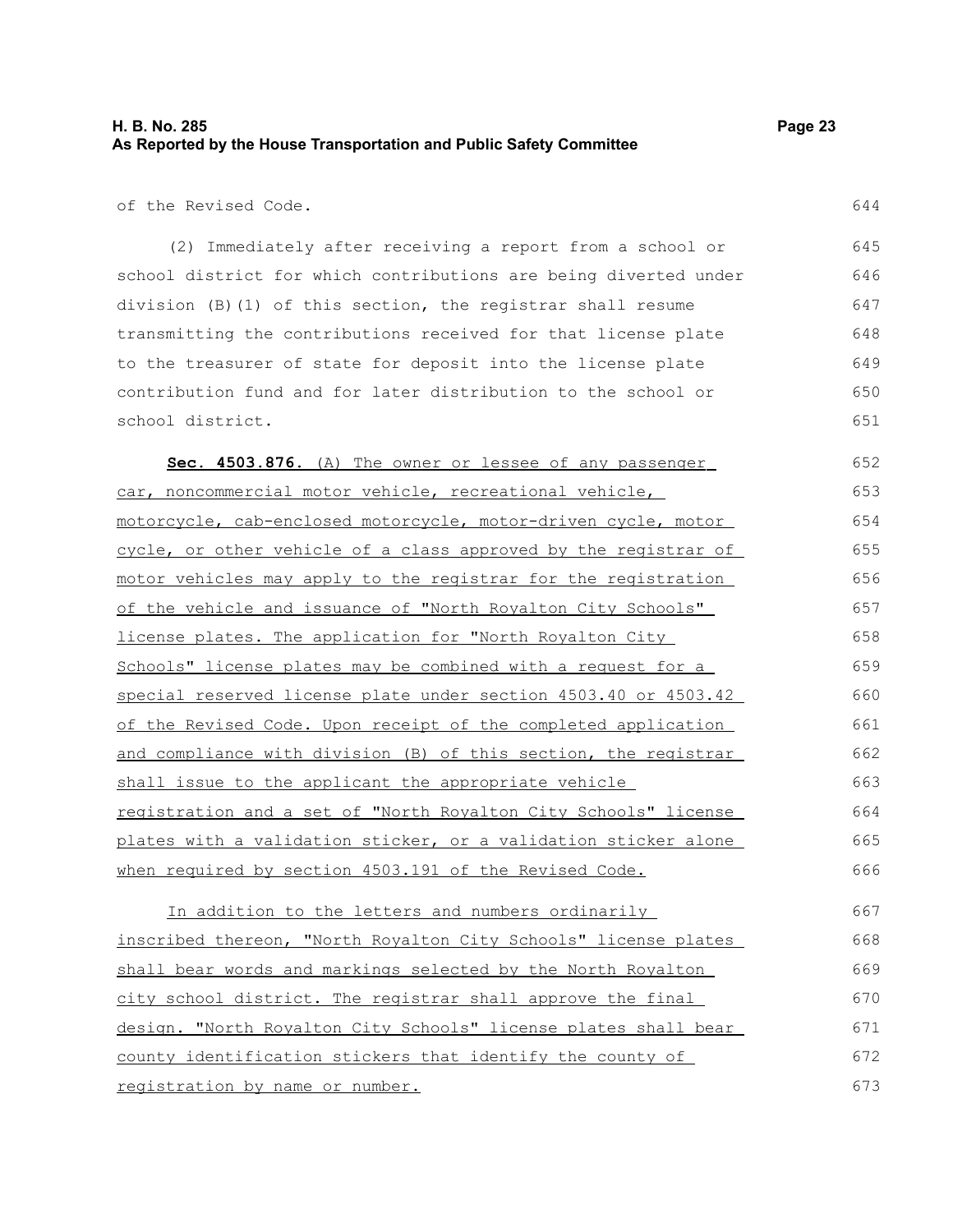### **H. B. No. 285 Page 24 As Reported by the House Transportation and Public Safety Committee**

| (B) "North Royalton City Schools" license plates and                     | 674 |
|--------------------------------------------------------------------------|-----|
| validation stickers shall be issued upon payment of the regular          | 675 |
| license tax as prescribed under section 4503.04 of the Revised           | 676 |
| Code, any applicable motor vehicle tax levied under Chapter              | 677 |
| 4504. of the Revised Code, a bureau of motor vehicles                    | 678 |
| <u>administrative fee of ten dollars, the contribution specified in </u> | 679 |
| division (C) of this section, and compliance with all other              | 680 |
| applicable laws relating to the registration of motor vehicles.          | 681 |
| If the application for "North Royalton City Schools" license             | 682 |
| plates is combined with a request for a special reserved license         | 683 |
| plate under section 4503.40 or 4503.42 of the Revised Code, the          | 684 |
| license plates and validation sticker shall be issued upon               | 685 |
| <u>payment of the contribution, fees, and taxes contained in this </u>   | 686 |
| division and the additional fee prescribed under section 4503.40         | 687 |
| or 4503.42 of the Revised Code.                                          | 688 |
| <u>(C) For each application for registration and registration</u>        | 689 |
| renewal submitted under this section, the registrar shall                | 690 |
| collect a contribution of thirty dollars. The registrar shall            | 691 |
| pay this contribution into the state treasury to the credit of           | 692 |
| the license plate contribution fund created in section 4501.21           | 693 |
| <u>of the Revised Code.</u>                                              | 694 |
| The registrar shall pay the ten-dollar bureau                            | 695 |
| administrative fee, the purpose of which is to compensate the            | 696 |

bureau for additional services required in issuing "North Royalton City Schools" license plates, into the state treasury to the credit of the public safety - highway purposes fund created in section 4501.06 of the Revised Code. 697 698 699 700

|  |  |  |  |  | (D) Sections 4503.77 and 4503.78 of the Revised Code do |  |  | 701 |
|--|--|--|--|--|---------------------------------------------------------|--|--|-----|
|  |  |  |  |  | not apply to license plates issued under this section.  |  |  | 702 |

**Section 2.** That existing sections 4501.21 and 4503.772 of 703